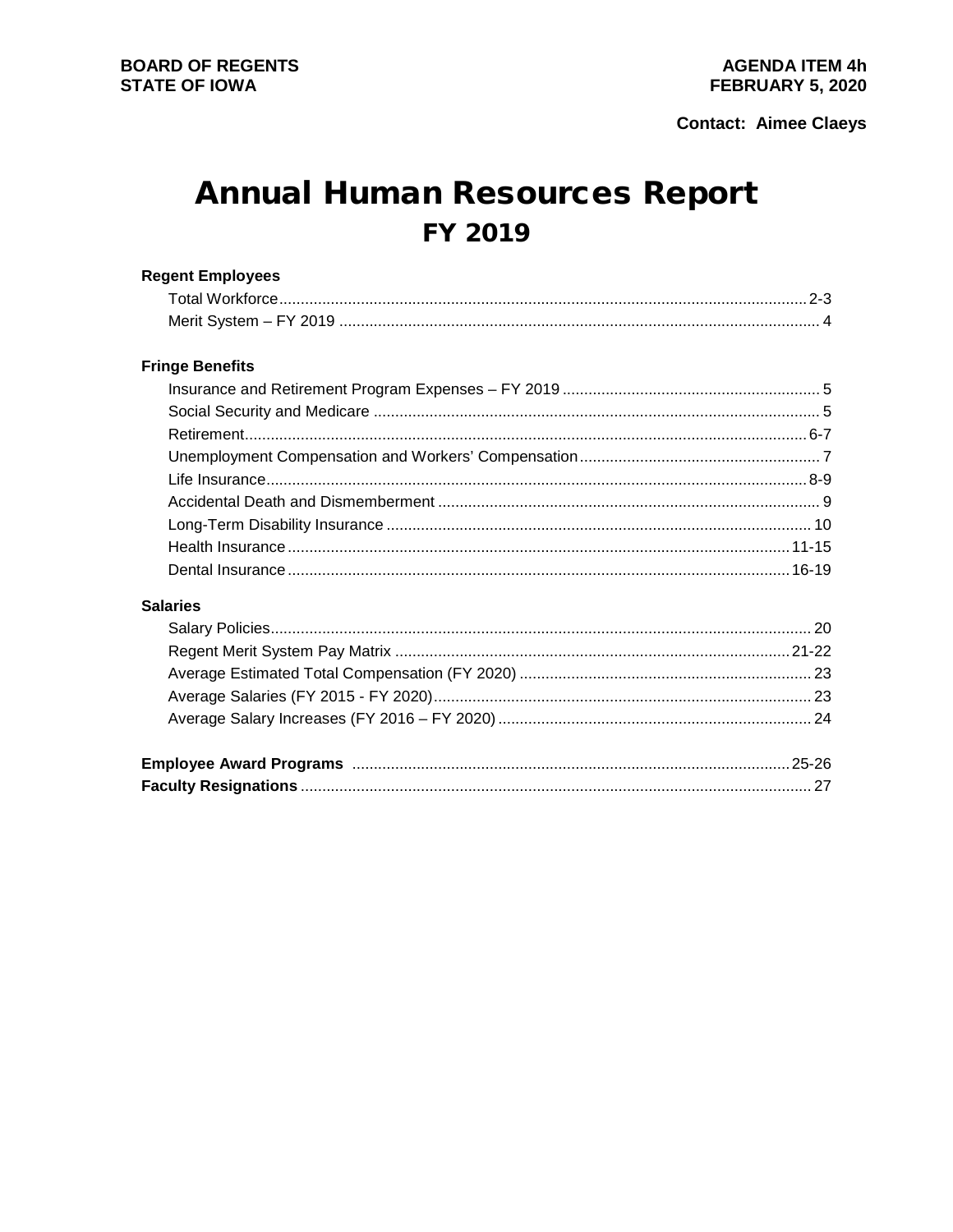# Regent Employees

## **Total Workforce**

| <b>UNIVERSITY OF IOWA</b>                  |                        |            |                  |                 |            |  |  |
|--------------------------------------------|------------------------|------------|------------------|-----------------|------------|--|--|
|                                            |                        |            | October 31, 2019 |                 |            |  |  |
| <b>Primary Occupational Activity Group</b> | <b>Total Workforce</b> | Female     | % of Total       | <b>Minority</b> | % of Total |  |  |
| Staff                                      | 369                    | 178        | 48.2%            | 43              | 11.7%      |  |  |
| Tenured and Tenure Track Faculty           | 1,335                  | 455        | 34.1%            | 306             | 22.9%      |  |  |
| Non-Tenure Track Faculty                   | 1,458                  | 767        | 52.6%            | 346             | 23.7%      |  |  |
| Professional and Scientific Staff          | 11,162                 | 8,106      | 72.6%            | 1060            | 9.5%       |  |  |
| Secretarial and Clerical Staff             | 1.255                  | 999        | 79.6%            | 124             | 9.9%       |  |  |
| Technical and Paraprofessional Staff       | 936                    | <b>740</b> | 79.1%            | 150             | 16.0%      |  |  |
| <b>Skilled Crafts Staff</b>                | 319                    | 18         | 5.6%             | 16              | 5.0%       |  |  |
| Service and Maintenance Staff              | 2,143                  | 1,222      | 57.0%            | 607             | 28.3%      |  |  |
| Total                                      | 18,977                 | 12.485     | 65.8%            | 2,652           | 14.0%      |  |  |
|                                            |                        |            |                  |                 |            |  |  |

| <b>IOWA STATE UNIVERSITY</b>                |                        |                  |            |                 |            |  |  |  |
|---------------------------------------------|------------------------|------------------|------------|-----------------|------------|--|--|--|
|                                             |                        | October 31, 2019 |            |                 |            |  |  |  |
| <b>Primary Occupational Activity Group</b>  | <b>Total Workforce</b> | Female           | % of Total | <b>Minority</b> | % of Total |  |  |  |
| Staff                                       | 478                    | 229              | 47.9%      | 46              | 9.6%       |  |  |  |
| <b>Tenured and Tenure Track Faculty</b>     | 1.203                  | 398              | 33.1%      | 337             | 28.0%      |  |  |  |
| Non-Tenure Track Faculty                    | 642                    | 359              | 55.9%      | 102             | 15.9%      |  |  |  |
| Professional and Scientific Staff           | 2.791                  | 1.469            | 52.6%      | 478             | 17.1%      |  |  |  |
| Secretarial and Clerical Staff              | 712                    | 616              | 86.5%      | 45              | 6.3%       |  |  |  |
| <b>Technical and Paraprofessional Staff</b> | 106                    | 68               | 64.2%      | 5               | 4.7%       |  |  |  |
| <b>Skilled Crafts Staff</b>                 | 264                    | 12               | 4.5%       | 8               | 3.0%       |  |  |  |
| Service and Maintenance Staff               | 623                    | 331              | 53.1%      | 76              | 12.2%      |  |  |  |
| Total                                       | 6,819                  | 3.482            | 51.1%      | 1.097           | 16.1%      |  |  |  |

| UNIVERSITY OF NORTHERN IOWA                |                        |                 |                  |                 |            |  |  |  |  |
|--------------------------------------------|------------------------|-----------------|------------------|-----------------|------------|--|--|--|--|
|                                            |                        |                 | October 31, 2019 |                 |            |  |  |  |  |
| <b>Primary Occupational Activity Group</b> | <b>Total Workforce</b> | Female          | % of Total       | <b>Minority</b> | % of Total |  |  |  |  |
| Staff                                      | 101                    | 51              | 50.5%            | 11              | 10.9%      |  |  |  |  |
| <b>Tenured and Tenure Track Faculty</b>    | 441                    | 203             | 46.0%            | 84              | 19.0%      |  |  |  |  |
| Non-Tenure Track Faculty                   | 58                     | 35 <sub>l</sub> | 60.3%            |                 | 8.6%       |  |  |  |  |
| Professional and Scientific Staff          | 632                    | <b>360</b>      | 57.0%            | 77              | 12.2%      |  |  |  |  |
| Secretarial and Clerical Staff             | 201                    | 191             | 95.0%            | 12              | 6.0%       |  |  |  |  |
| Technical and Paraprofessional Staff       | 18                     | 3               | 16.7%            | З               | 16.7%      |  |  |  |  |
| <b>Skilled Crafts Staff</b>                | 54                     |                 | 5.6%             |                 | 3.7%       |  |  |  |  |
| Service and Maintenance Staff              | 211                    | 961             | 45.5%            | 30              | 14.2%      |  |  |  |  |
| Total                                      | 1,716                  | 942             | 54.9%            | 224             | 13.1%      |  |  |  |  |

*Continued on next page*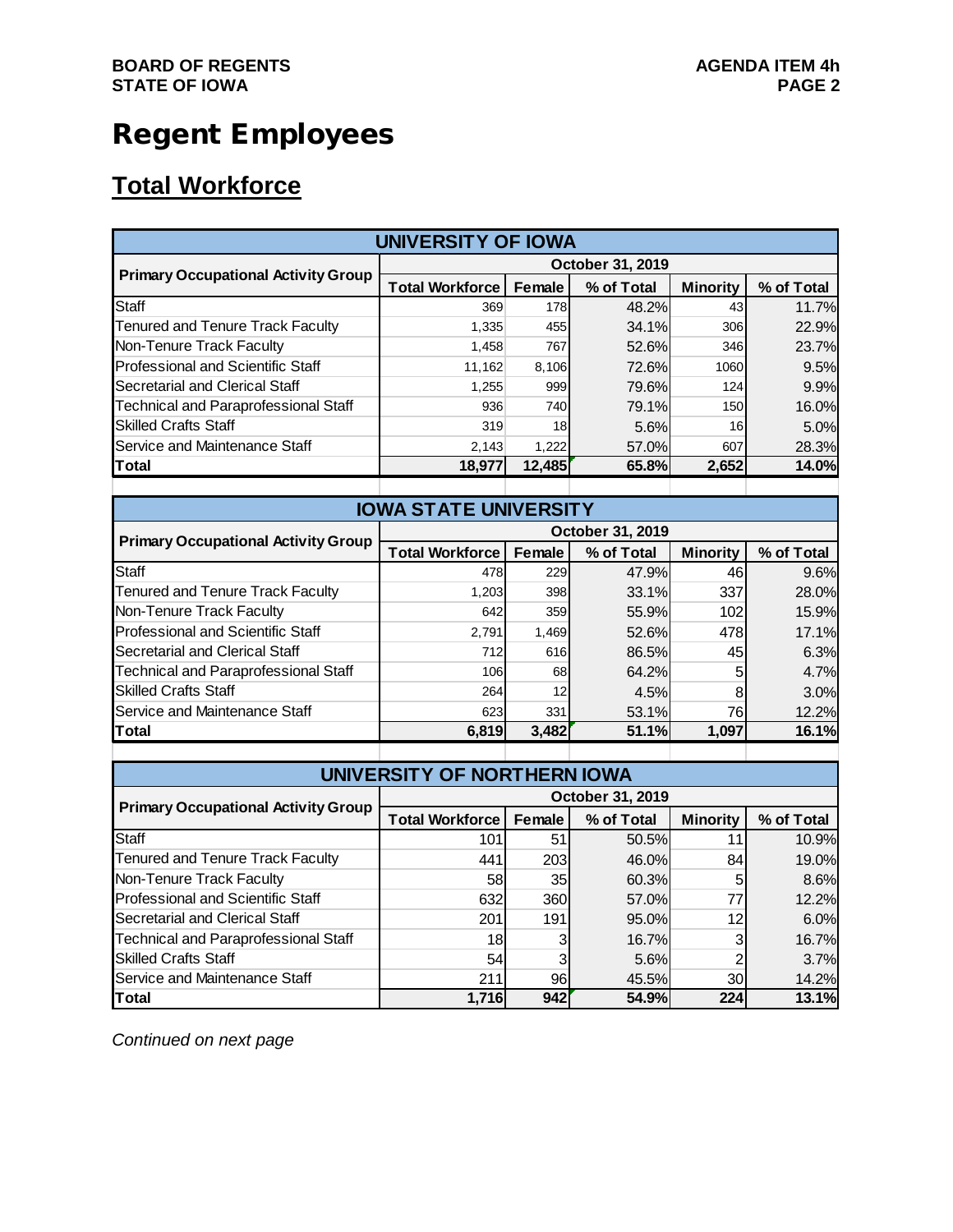#### **BOARD OF REGENTS**<br> **BOARD OF REGENTS**<br> **BOARD OF IOWA**<br>
PAGE 3 **STATE OF IOWA**

| <b>IOWA SCHOOL FOR THE DEAF</b>             |                        |                  |            |                 |            |  |  |
|---------------------------------------------|------------------------|------------------|------------|-----------------|------------|--|--|
|                                             |                        | October 31, 2019 |            |                 |            |  |  |
| <b>Primary Occupational Activity Group</b>  | <b>Total Workforce</b> | <b>Female</b>    | % of Total | <b>Minority</b> | % of Total |  |  |
| Staff                                       | 6                      |                  | 33.3%      |                 | 0.0%       |  |  |
| <b>Tenured and Tenure Track Faculty</b>     |                        |                  | 0.0%       |                 | 0.0%       |  |  |
| Non-Tenure Track Faculty                    | <b>30</b>              | 25               | 83.3%      |                 | 0.0%       |  |  |
| Professional and Scientific Staff           | 38                     | <b>26</b>        | 68.4%      |                 | 2.6%       |  |  |
| Secretarial and Clerical Staff              | 4                      |                  | 100.0%     |                 | 0.0%       |  |  |
| <b>Technical and Paraprofessional Staff</b> | 21                     | 17               | 81.0%      |                 | 4.8%       |  |  |
| <b>Skilled Crafts Staff</b>                 | 5                      |                  | 0.0%       |                 | 0.0%       |  |  |
| Service and Maintenance Staff               | 13                     |                  | 53.8%      |                 | 15.4%      |  |  |
| Total                                       | 117                    | 81               | 69.2%      |                 | 3.4%       |  |  |
|                                             |                        |                  |            |                 |            |  |  |

| <b>IOWA BRAILLE AND SIGHT SAVING SCHOOL</b> |                        |           |                  |                 |            |  |  |  |
|---------------------------------------------|------------------------|-----------|------------------|-----------------|------------|--|--|--|
|                                             |                        |           | October 31, 2019 |                 |            |  |  |  |
| <b>Primary Occupational Activity Group</b>  | <b>Total Workforce</b> | Female    | % of Total       | <b>Minority</b> | % of Total |  |  |  |
| Staff                                       |                        |           | 100.0%           |                 | 0.0%       |  |  |  |
| <b>Tenured and Tenure Track Faculty</b>     |                        |           | 0.0%             |                 | 0.0%       |  |  |  |
| Non-Tenure Track Faculty                    | 54                     | 46        | 85.2%            |                 | 1.9%       |  |  |  |
| Professional and Scientific Staff           |                        |           | 66.7%            |                 | 0.0%       |  |  |  |
| Secretarial and Clerical Staff              | 4                      |           | 100.0%           |                 | 0.0%       |  |  |  |
| <b>Technical and Paraprofessional Staff</b> | っ                      |           | 50.0%            |                 | 0.0%       |  |  |  |
| <b>Skilled Crafts Staff</b>                 |                        |           | 0.0%             |                 | 0.0%       |  |  |  |
| Service and Maintenance Staff               | 8                      | 3         | 37.5%            |                 | 0.0%       |  |  |  |
| Total                                       | 73                     | <b>58</b> | 79.5%            |                 | 1.4%       |  |  |  |
|                                             |                        |           |                  |                 |            |  |  |  |

| <b>TOTAL REGENT INSTITUTIONS</b>            |                               |        |                  |                 |            |  |  |  |
|---------------------------------------------|-------------------------------|--------|------------------|-----------------|------------|--|--|--|
| <b>Primary Occupational Activity Group</b>  |                               |        | October 31, 2019 |                 |            |  |  |  |
|                                             | <b>Total Workforce Female</b> |        | % of Total       | <b>Minority</b> | % of Total |  |  |  |
| Staff                                       | 956                           | 462    | 48.3%            | 100             | 10.5%      |  |  |  |
| Tenured and Tenure Track Faculty            | 2,979                         | 1,056  | 35.4%            | 727             | 24.4%      |  |  |  |
| Non-Tenure Track Faculty                    | 2,242                         | 1,232  | 55.0%            | 454             | 20.2%      |  |  |  |
| Professional and Scientific Staff           | 14,626                        | 9,963  | 68.1%            | 1,616           | 11.0%      |  |  |  |
| Secretarial and Clerical Staff              | 2,176                         | 1,814  | 83.4%            | 181             | 8.3%       |  |  |  |
| <b>Technical and Paraprofessional Staff</b> | 1,083                         | 829    | 76.5%            | 159             | 14.7%      |  |  |  |
| <b>Skilled Crafts Staff</b>                 | 642                           | 33     | 5.1%             | 26              | 4.0%       |  |  |  |
| Service and Maintenance Staff               | 2,998                         | 1,596  | 53.2%            | 715             | 23.8%      |  |  |  |
| Total                                       | 27,702                        | 16,985 | 61.3%            | 3,978           | 14.4%      |  |  |  |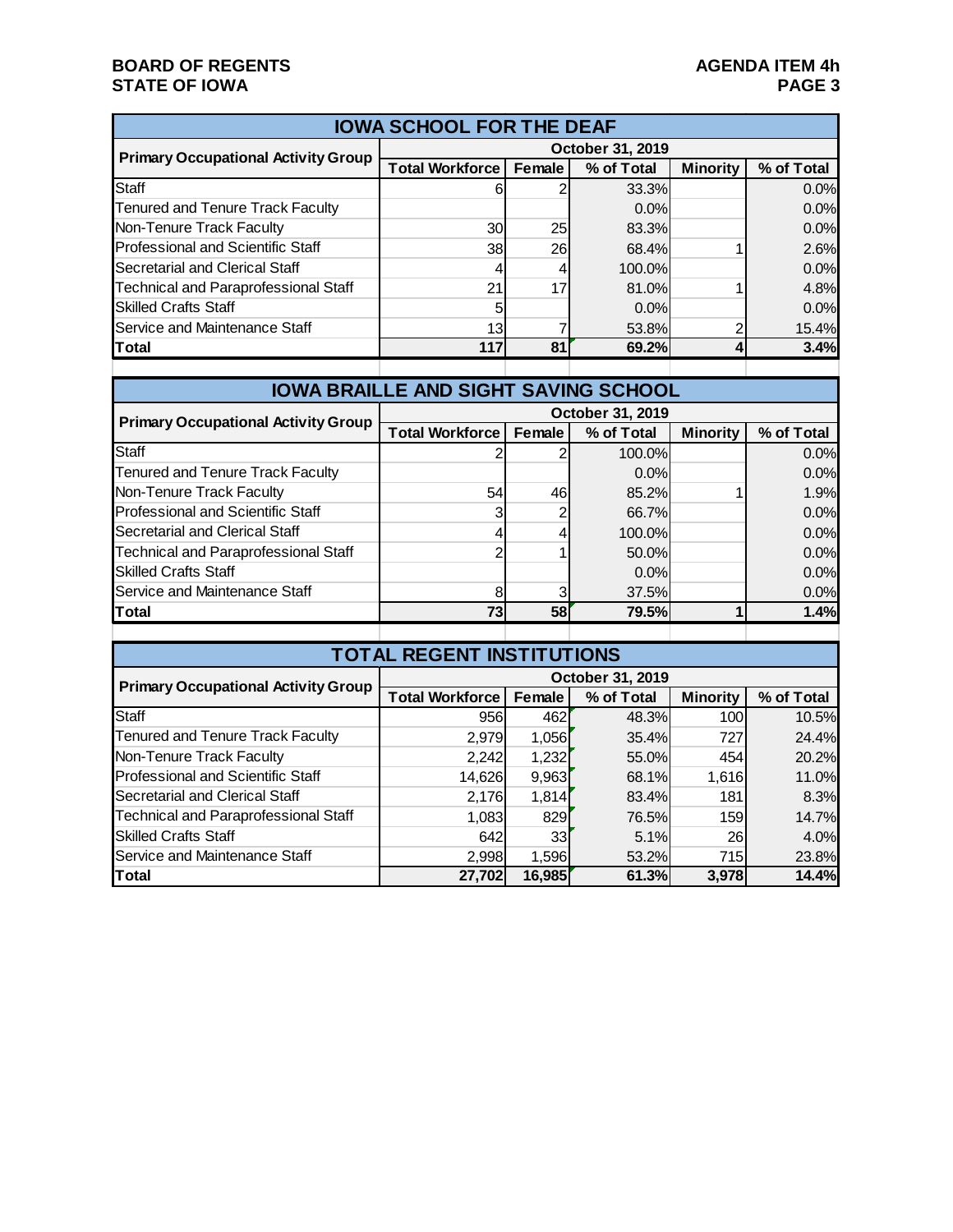#### **BOARD OF REGENTS**<br>STATE OF IOWA **AGENDA ITEM 4h STATE OF IOWA**

### **Merit System**

The Regent Merit System is authorized by Iowa Code §8A.412. Rules governing classification, compensation, promotion, demotion, transfer, grievances, leave, and discipline are outlined in the Iowa Administrative Code, 681, Chapter 3. Approximately 95% of employees in the Merit System are in American Federation of State, County and Municipal Employees (AFSCME) bargaining units and are covered by the terms of its collective bargaining agreement.

| <b>Merit System Employees by Institution</b> |                                                           |                                                           |                         |                            |                         |              |  |
|----------------------------------------------|-----------------------------------------------------------|-----------------------------------------------------------|-------------------------|----------------------------|-------------------------|--------------|--|
|                                              | <b>SUI</b>                                                | <b>ISU</b>                                                | <b>UNI</b>              | <b>ISD</b>                 | <b>IBSSS</b>            | <b>Total</b> |  |
| Supervisory                                  | 178                                                       | 57                                                        | 46                      | $\mathbf 0$                | 1                       | 282          |  |
| <b>Blue Collar</b>                           | 1,495                                                     | 690                                                       | 228                     | 17                         | $\,6$                   | 2,436        |  |
| Security                                     | 79                                                        | 46                                                        | 15                      | 0                          | 0                       | 140          |  |
| <b>Technical</b>                             | 1,806                                                     | 159                                                       | 18                      | 21                         | $\overline{\mathbf{c}}$ | 2,006        |  |
| Clerical                                     | 1,136                                                     | 365                                                       | 188                     | 5                          | 4                       | 1,698        |  |
| Educational                                  | 0                                                         | 0                                                         | $\Omega$                | 3                          | 0                       | $\mathbf{3}$ |  |
| Total                                        | 4,694                                                     | 1,317                                                     | 495                     | 46                         | 13                      | 6,565        |  |
|                                              |                                                           |                                                           |                         |                            |                         |              |  |
|                                              |                                                           | <b>Employment Activity - Appointments</b>                 |                         |                            |                         |              |  |
|                                              | <b>SUI</b>                                                | <b>ISU</b>                                                | <b>UNI</b>              | <b>ISD</b>                 | <b>IBSSS</b>            | <b>Total</b> |  |
| <b>Original Entry</b>                        | 850                                                       | 212                                                       | 48                      | 10                         | $\pmb{0}$               | 1,120        |  |
| Reinstatements                               | 47                                                        | 4                                                         | 1                       | 0                          | 0                       | 52           |  |
| Reemployments and Recalls                    | 8                                                         | 0                                                         | 0                       | 0                          | 0                       | 8            |  |
| Total                                        | 905                                                       | 216                                                       | 49                      | 10                         | $\bf{0}$                | 1,180        |  |
|                                              |                                                           |                                                           |                         |                            |                         |              |  |
|                                              |                                                           | <b>Minority Employment</b>                                |                         |                            |                         |              |  |
|                                              | <b>SUI</b>                                                | <b>ISU</b>                                                | <b>UNI</b>              | <b>ISD</b>                 | <b>IBSSS</b>            |              |  |
| <b>Male Majority</b>                         | 27.4%                                                     | 41.6%                                                     | 35.2%                   | 30.4%                      | 46.2%                   |              |  |
| <b>Female Majority</b>                       | 44.8%                                                     | 50.5%                                                     | 54.9%                   | 65.2%                      | 53.8%                   |              |  |
| <b>Male Minority</b>                         | 6.8%                                                      | 3.5%                                                      | 3.6%                    | 2.2%                       | 0.0%                    |              |  |
| <b>Female Minority</b>                       | 12.1%                                                     | 4.4%                                                      | 6.3%                    | 2.2%                       | 0.0%                    |              |  |
| Male Unspecified                             | 2.0%                                                      | 0.0%                                                      | 0.0%                    | 0.0%                       | 0.0%                    |              |  |
| Female Unspecified                           | 6.9%                                                      | 0.0%                                                      | 0.0%                    | 0.0%                       | 0.0%                    |              |  |
| <b>Total</b>                                 | 100.0%                                                    | 100.0%                                                    | 100.0%                  | 100.0%                     | 100.0%                  |              |  |
|                                              |                                                           |                                                           |                         |                            |                         |              |  |
|                                              |                                                           | <b>Employment Activity - Other Personnel Transactions</b> |                         |                            |                         |              |  |
|                                              | <b>Promotions</b>                                         | <b>Contract Transfers</b>                                 | <b>Merit Transfers</b>  | <b>Demotions</b>           |                         |              |  |
| Male Majority                                | 79                                                        | 0                                                         | 75                      | 16                         |                         |              |  |
| <b>Female Majority</b>                       | 76                                                        | 0                                                         | 137                     | 22                         |                         |              |  |
| <b>Male Minority</b>                         | 24                                                        | 0                                                         | 22                      | 3                          |                         |              |  |
| <b>Female Minority</b>                       | 30                                                        | 0                                                         | 56                      | 5                          |                         |              |  |
| Male Unspecified                             | 1                                                         | 0                                                         | 4                       | 1                          |                         |              |  |
| Female Unspecified                           | 13                                                        | 0                                                         | 34                      | 0                          |                         |              |  |
| <b>Total</b>                                 | 223                                                       | $\bf{0}$                                                  | 328                     | 47                         |                         |              |  |
|                                              |                                                           |                                                           |                         |                            |                         |              |  |
|                                              | <b>Employment Activity - Other Personnel Transactions</b> |                                                           |                         |                            |                         |              |  |
|                                              | <b>Resignations</b>                                       | <b>Retirements</b>                                        | Layoffs                 | <b>Dismissal for Cause</b> |                         |              |  |
| Male Majority                                | 173                                                       | 76                                                        | 1                       | 20                         |                         |              |  |
| <b>Female Majority</b>                       | 257                                                       | 165                                                       | 1                       | 22                         |                         |              |  |
| <b>Male Minority</b>                         | 74                                                        | $\,8\,$                                                   | 0<br>$\overline{0}$     | 4                          |                         |              |  |
| <b>Female Minority</b>                       | 103                                                       | 10                                                        |                         | 11                         |                         |              |  |
| Male Unspecified                             | 32                                                        | 1                                                         | 0                       | 7                          |                         |              |  |
| Female Unspecified                           | 124                                                       | 0                                                         | 0                       | 11                         |                         |              |  |
| Total                                        | 763                                                       | 260                                                       | $\overline{\mathbf{2}}$ | 75                         |                         |              |  |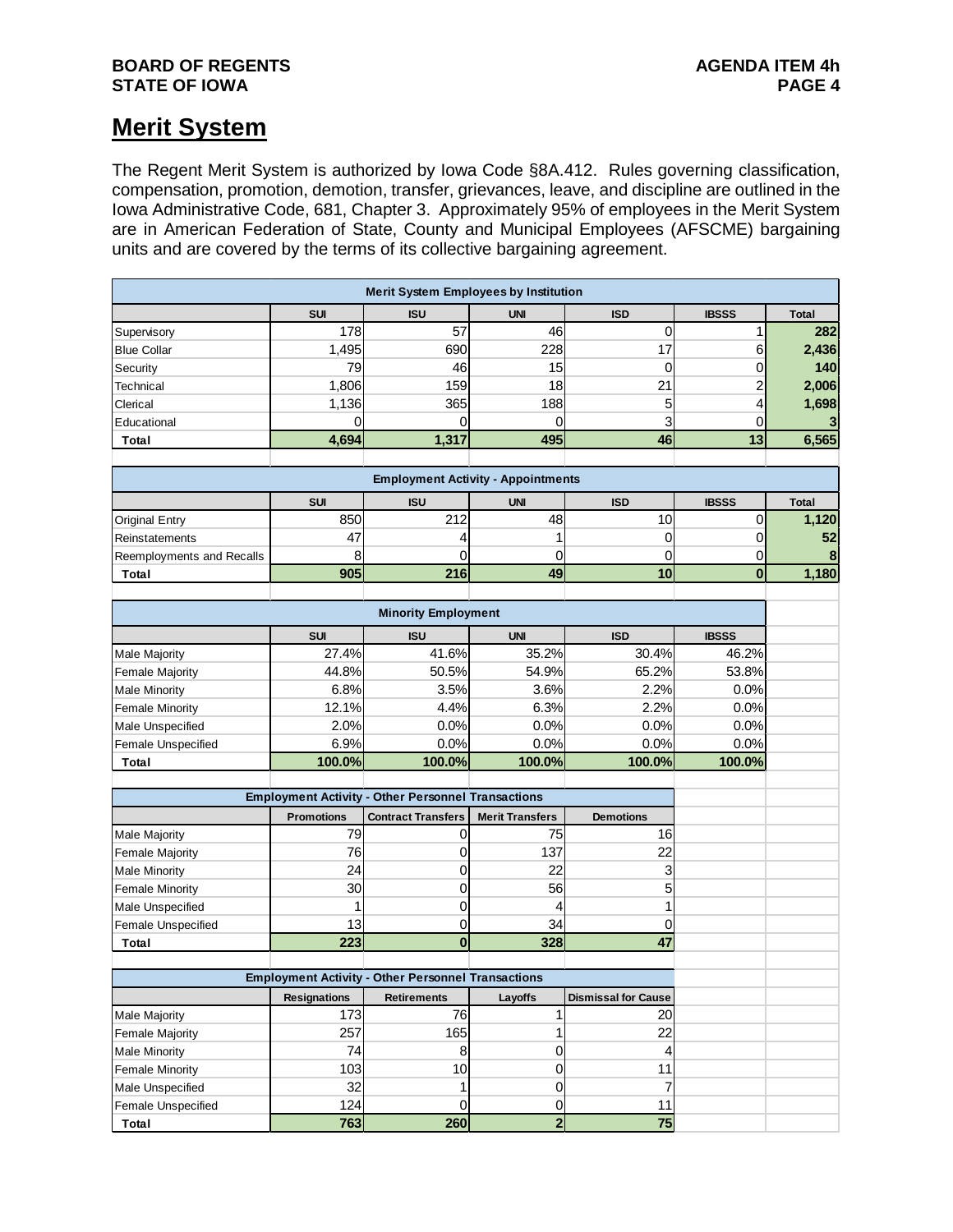# Fringe Benefits

The three universities maintain separate insurance programs within a framework of general comparability under the authority of the Board of Regents.

In accordance with Board of Regents Policy Manual §2.1(2)(B), the Executive Director reviews all proposed changes in benefit programs to determine if Board approval is required.

Employees participate in health, dental, life, long-term disability, and accidental death and dismemberment insurance programs. Employees of the special schools participate in benefit programs at Iowa State University.

## **Insurance and Retirement Programs**

| <b>INSURANCE AND RETIREMENT PROGRAM EXPENDITURES - FY 2019</b> |               |               |              |             |              |               |  |  |
|----------------------------------------------------------------|---------------|---------------|--------------|-------------|--------------|---------------|--|--|
| FY 2019                                                        | <b>SUI</b>    | <b>ISU</b>    | <b>UNI</b>   | <b>ISD</b>  | <b>IBSSS</b> | <b>TOTAL</b>  |  |  |
| <b>Mandated Benefits</b>                                       |               |               |              |             |              |               |  |  |
| Social Security and Medicare                                   | \$105,835,648 | \$35,874,862  | \$8,307,596  | \$536,662   | \$381,264    | \$150,936,032 |  |  |
| <b>IPERS</b>                                                   | \$12,380,590  | \$5,616,205   | \$1,942,584  | \$334,078   | \$292,588    | \$20,566,045  |  |  |
| <b>TIAA</b>                                                    | \$122,157,302 | \$42,113,013  | \$9,762,933  | \$334,668   | \$172,851    | \$174,540,766 |  |  |
| <b>Substitute Plans</b>                                        | \$0           | \$63,150      | \$0          | \$0         | \$0          | \$63,150      |  |  |
| <b>Federal Retirement</b>                                      | \$0           | \$300,542     | \$0          | \$0         | \$0          | \$300,542     |  |  |
| <b>TIAA Waiver of Premium</b>                                  | \$345,123     | \$764,320     | \$292,937    | \$5,483     | \$3,921      | \$1,411,784   |  |  |
| Unemployment Compensation                                      | \$826,256     | \$157,619     | \$39,327     | \$0         | \$12,990     | \$1,036,192   |  |  |
| <b>Workers' Compensation</b>                                   | \$7,313,069   | \$2,679,205   | \$978,023    | \$136,648   | \$61,144     | \$11,168,089  |  |  |
| <b>Total Mandated Benefits</b>                                 | \$248,857,989 | \$87,568,916  | \$21,323,399 | \$1,347,539 | \$924,758    | \$360,022,601 |  |  |
| <b>Other Benefits</b>                                          |               |               |              |             |              |               |  |  |
| Life Insurance (less dividends)                                | \$1,864,904   | \$2,273,895   | \$615,984    | \$41,076    | \$29,873     | \$4,825,733   |  |  |
| Accidental Death and Dismemberment                             | \$0           | \$497,021     | \$0          | \$4,818     | \$3,645      | \$505,484     |  |  |
| <b>Health Insurance</b>                                        | \$212,519,031 | \$69,690,317  | \$23,713,264 | \$1,371,274 | \$867,758    | \$308,161,644 |  |  |
| Long-Term Disability                                           | \$1,899,171   | \$1,774,793   | \$1,574,417  | \$80,351    | \$52,148     | \$5,380,880   |  |  |
| Dental Insurance                                               | \$16,651,933  | \$2,003,744   | \$822,134    | \$37,778    | \$20,573     | \$19,536,161  |  |  |
| <b>Total Other Benefits</b>                                    | \$232,935,039 | \$76,239,770  | \$26,725,799 | \$1,535,297 | \$973,996    | \$338,409,902 |  |  |
| <b>Total Fringe Benefit Expenditures</b>                       | \$481,793,028 | \$163,808,686 | \$48,049,199 | \$2,882,836 | \$1,898,754  | \$698,432,504 |  |  |
| <b>Percent of Non-Student Payroll</b>                          | 30.50%        | 31.90%        | 37.50%       | 43.87%      | 19.87%       |               |  |  |

## **Social Security and Medicare**

Employees of the Regent institutions are covered by the Federal Insurance Contribution Act (FICA). Federal law prescribes the employer and employee contributions and benefits.

| <b>Social Security and Medicare Contributions</b>         | CY 2016   | <b>CY 2017</b> | CY 2018   | CY 2019   | <b>CY 2020</b> |
|-----------------------------------------------------------|-----------|----------------|-----------|-----------|----------------|
| <b>Social Security</b>                                    |           |                |           |           |                |
| <b>Employer Contribution</b>                              | 6.20%     | 6.20%          | 6.20%     | 6.20%     | 6.20%          |
| <b>Employee Contribution</b>                              | 6.20%     | 6.20%          | 6.20%     | 6.20%     | 6.20%          |
| Maximum Salary                                            | \$118,500 | \$127.200      | \$128,400 | \$132,900 | \$137,700      |
| <b>Medicare</b>                                           |           |                |           |           |                |
| <b>Employer Contribution</b>                              | 1.45%     | 1.45%          | 1.45%     | 1.45%     | 1.45%          |
| Employee Contribution on the first \$200,000 of wages     | 1.45%     | 1.45%          | 1.45%     | 1.45%     | 1.45%          |
| Employee Contribution on all wages in excess of \$200,000 | 2.35%     | 2.35%          | 2.35%     | 2.35%     | 2.35%          |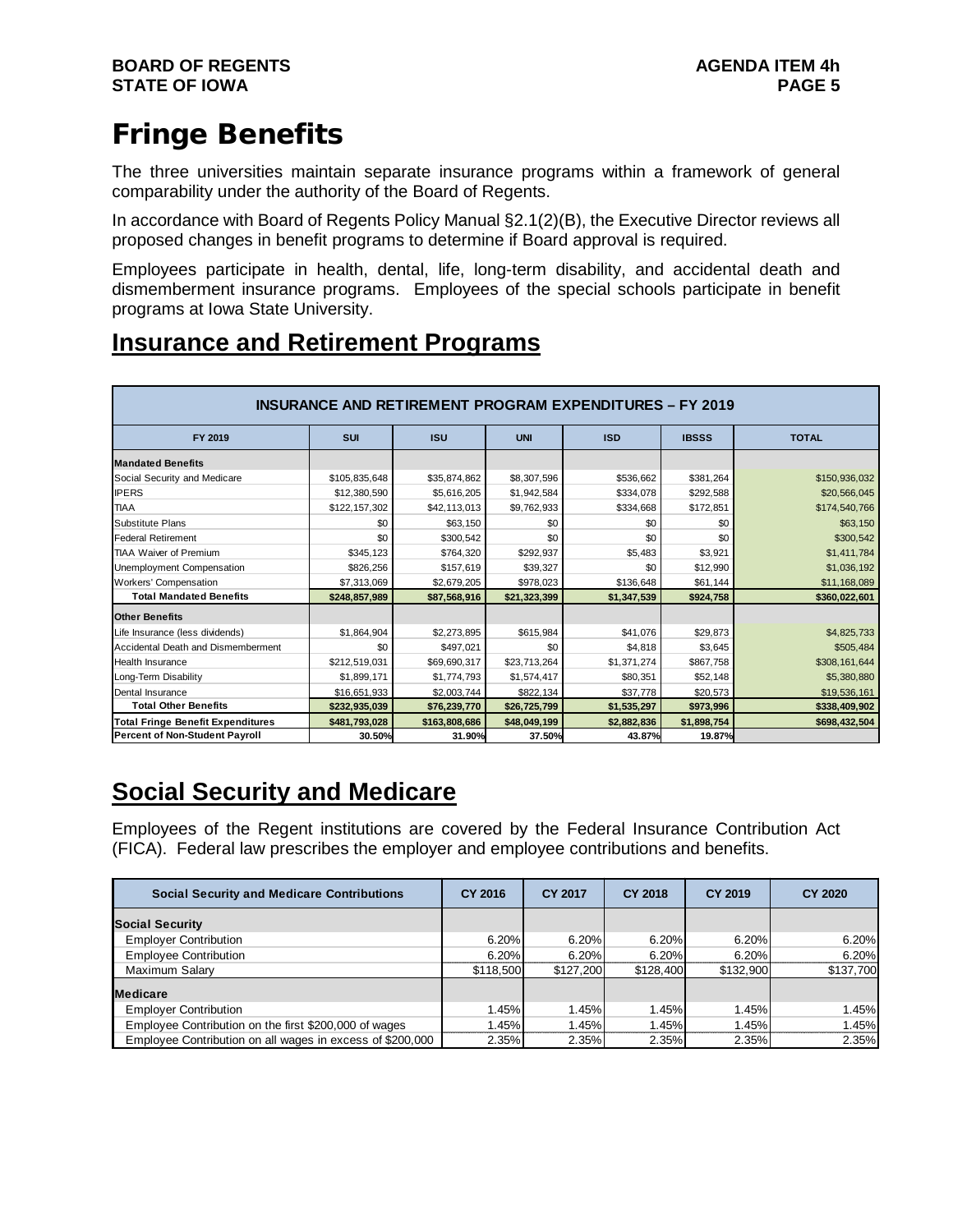## **Retirement**

Permanent employees of the Board Office and the Regent institutions (except students, House Staff, fellows and adjunct faculty) have the option to select either the Iowa Public Employees' Retirement System (IPERS), Teachers Insurance and Annuity Association (TIAA), or in a substitute program approved by the Board [IAC 495-5.2(32)]. The Board approved allowing the employees of the special schools to select between TIAA and IPERS effective January 1996. Participation in a retirement program is required.

#### **Contribution Rate – TIAA and approved substitutes**

The employer pays 10% of salary while the employee pays 5% with the exceptions noted below.

- Employees with less than five years of service pay 3.33% up to the first \$4,800 of earnings in a fiscal year. The employer pays 6.66%. Above \$4,800 of earnings in a fiscal year the employee pays 5% and the employers pays 10% for a total of 15% up to applicable IRS limitations.
- Employees with more than five years of service contribute 5% and the employer pays 10% for a total of 15% up to applicable IRS limitations.

#### **Contribution Rate – IPERS**

The employer pays 9.44% of salary while the employee pays 6.29%.

#### **Contribution Rate – Federal Programs at ISU**

Employees select one of four federal retirement programs (FERS/CSRS/Offset/TSP). Each program contributes varying percentages based on employee contributions; no new enrollments in these programs.

| FY 2019                              | <b>Employer</b><br><b>TIAA</b> | <b>Employer</b><br>Contributions to Contributions to I<br><b>IPERS</b> | <b>Employer</b><br><b>Contributions to</b><br><b>Federal Retirement</b> | <b>Employer</b><br><b>Contributions to</b><br><b>Substitute Plans</b> |
|--------------------------------------|--------------------------------|------------------------------------------------------------------------|-------------------------------------------------------------------------|-----------------------------------------------------------------------|
| University of lowa                   | \$122,157,302                  | \$12,380,590                                                           | \$0                                                                     | \$0                                                                   |
| <b>Iowa State University</b>         | \$42,113,013                   | \$5,616,205                                                            | \$300,542                                                               | \$63,150                                                              |
| University of Northern Iowa          | \$9,762,933                    | \$1,942,584                                                            | \$0                                                                     | \$0                                                                   |
| lowa School for the Deaf             | \$334,668                      | \$334,078                                                              | \$0                                                                     | \$0                                                                   |
| lowa Braille and Sight Saving School | \$172.851                      | \$292.588                                                              | \$0                                                                     | \$0                                                                   |
| Total                                | \$174,540,767                  | \$20,566,045                                                           | \$300,542                                                               | \$63,150                                                              |

| <b>Regular Retirements - FY 2019</b>           |     |     |     |     |  |  |  |  |
|------------------------------------------------|-----|-----|-----|-----|--|--|--|--|
| <b>Merit</b><br>P&S<br><b>Faculty</b><br>Total |     |     |     |     |  |  |  |  |
| University of lowa                             | 95  | 246 | 194 | 535 |  |  |  |  |
| Iowa State University                          | 48  | 68  | 77  | 193 |  |  |  |  |
| University of Northern lowa                    | 26  | 12  | 37  | 75  |  |  |  |  |
| lowa School for the Deaf                       |     |     |     |     |  |  |  |  |
| lowa Braille and Sight Saving School           |     |     |     |     |  |  |  |  |
| Total                                          | 172 | 328 | 309 |     |  |  |  |  |

In addition to regular retirement through either IPERS or TIAA, with approval of the institution, employees who have been employed by the Board of Regents for a period of at least 15 years and who attained the age of 57 are eligible to enter the Phased Retirement Program. The Phasing period is limited to two years. Faculty and Staff from all universities have participated in the program. There have been no participants from ISD or IBSSS.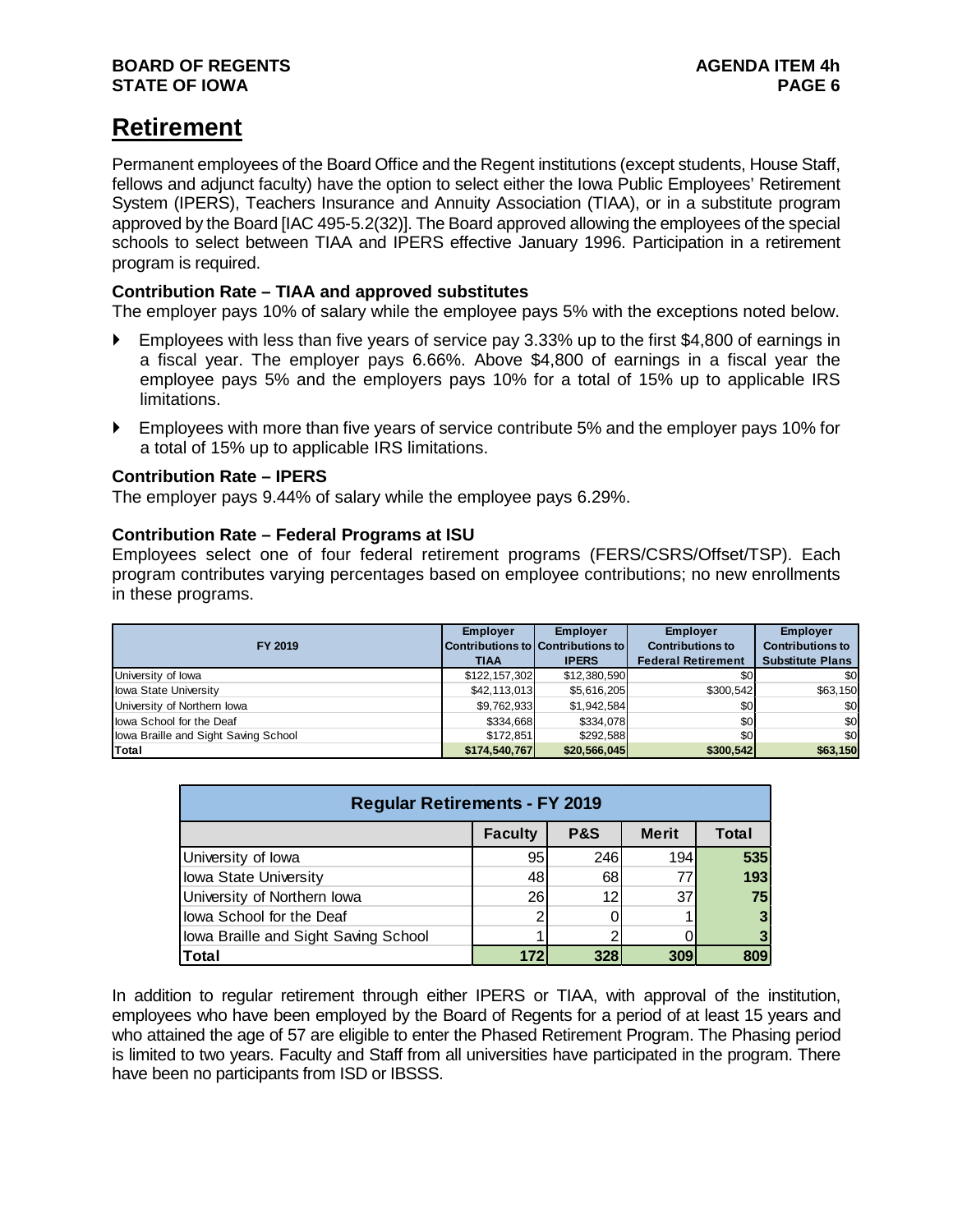The Board first approved the Phased Retirement Program in 1982. The last program expired on June 30, 2017. The Board renewed the program for the period of July 1, 2017 to June 30, 2022. Details on the Phased Retirement Program may be found in Regent Policy Manual § 2.1(2)(H)(i).

| <b>Phased Retirement Program - New Participants - FY 2019</b> |                 |                |              |       |  |  |  |  |
|---------------------------------------------------------------|-----------------|----------------|--------------|-------|--|--|--|--|
|                                                               | <b>Faculty</b>  | <b>P&amp;S</b> | <b>Merit</b> | Total |  |  |  |  |
| University of lowa                                            | 15              | 10             |              | 27    |  |  |  |  |
| <b>Iowa State University</b>                                  | 10 <sup>1</sup> | 10             | ર            | 23    |  |  |  |  |
| University of Northern lowa                                   |                 |                |              | 12    |  |  |  |  |
| <b>Total</b>                                                  |                 | $\overline{2}$ |              | 62    |  |  |  |  |

| <b>Phased Retirement Financial Impact - FY 2019</b> |             |             |  |  |  |  |  |
|-----------------------------------------------------|-------------|-------------|--|--|--|--|--|
| <b>Incentive</b><br><b>Released</b>                 |             |             |  |  |  |  |  |
| University of lowa                                  | \$1,510,510 | \$3,655,104 |  |  |  |  |  |
| Iowa State University                               | \$984,556   | \$1,574,624 |  |  |  |  |  |
| University of Northern Iowa                         | \$434,653   | \$1,212,282 |  |  |  |  |  |
| Total                                               | \$2,929,719 | \$6,442,010 |  |  |  |  |  |

"*Incentive"* is the difference between the total compensation paid (salary and university fringe benefit contributions) under the Phased Retirement Program and the total compensation that would have been paid if the individual had reduced to the specified percentage of effort without the special provisions of the program.

"*Released*" is the difference between the total compensation received under the policy and the total compensation that would have been received if the individual had remained full time.

The funds released through operation of the Phased Retirement Program are used in a variety of ways at the universities. For the most part, the funds are utilized for replacement personnel and reallocation within the retirees' employing units to fund others areas of need.

### **Unemployment Compensation and Workers' Compensation**

Employees of the five institutions and the Board Office are covered by unemployment compensation and workers' compensation with benefits under both determined by state and/or federal laws.

| Unemployment and Workers' Compensation Expenditures - FY 2019 |                                         |            |            |                       |                |                                                                               |  |  |
|---------------------------------------------------------------|-----------------------------------------|------------|------------|-----------------------|----------------|-------------------------------------------------------------------------------|--|--|
| FY 2019                                                       | <b>SUI</b>                              | <b>ISU</b> | <b>UNI</b> | <b>ISD</b>            | <b>IBSSS</b>   | <b>TOTAL</b>                                                                  |  |  |
| Unemployment Compensation                                     | \$826,256                               | \$157,619  | \$39,327   |                       | $$0$ $$12,990$ | \$1,036,192                                                                   |  |  |
| <b>Workers' Compensation</b>                                  | $\vert$ \$7,313,069 $\vert$ \$2,679,205 |            |            | \$978,023   \$136,648 |                | $\sqrt{561,144}$ \ $\sqrt{511,168,089}$                                       |  |  |
| <b>Total</b>                                                  |                                         |            |            |                       |                | \$8,139,325   \$2,836,824   \$1,017,350   \$136,648   \$74,134   \$12,204,281 |  |  |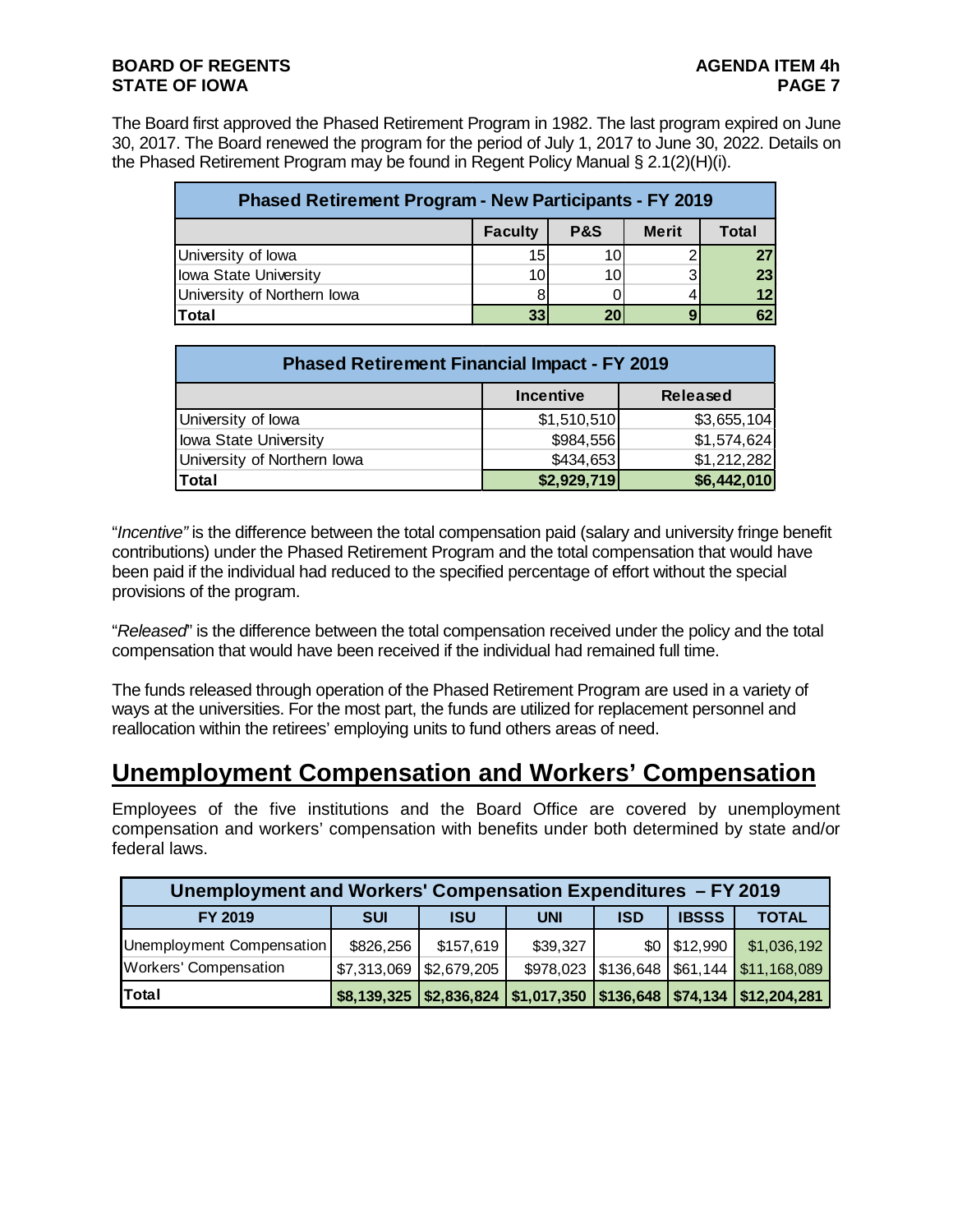#### **BOARD OF REGENTS AGENDA ITEM 4h STATE OF IOWA**

## **Life Insurance**

#### **University of Iowa**

Participation in the university's group term life insurance program is mandatory for regular university faculty and staff members who hold 50% time or greater appointments. The amount of life insurance coverage is based on the employee's annual budgeted salary.

- The maximum amount of obtainable group life insurance is \$400,000.
- The life insurance program is underwritten by Principal Financial Company.
- The cost is \$.246 per thousand dollars of coverage per month.
- The university contribution to the cost is equal to the cost of two times the rounded annual budgeted benefits salary for all benefits-eligible employees.

For further details see [https://hr.uiowa.edu/benefits/life-insurance/group-life-insurance.](https://hr.uiowa.edu/benefits/life-insurance/group-life-insurance)

#### **Iowa State University**

Faculty, Professional & Scientific (P&S) and Merit employees with an appointment of ½ time or greater have the option to participate in the life insurance program. The amount of life insurance coverage is twice the employee's annual budgeted salary.

- The maximum amount of obtainable group life insurance is \$750,000.
- ▶ Coverage is reduced by 35% percent at age 65.
- The life insurance program is underwritten by Principal Financial Company.
- The University pays 100% of the share for the Group Term Basic Life Insurance.

For further details see [https://www.hr.iastate.edu/benefits/insurance/isu-plan-life-insurance.](https://www.hr.iastate.edu/benefits/insurance/isu-plan-life-insurance)

#### **University of Northern Iowa**

Non-temporary employees holding a permanent position of half-time or more for a period of no less than nine months are included in the university-sponsored life insurance program automatically. The amount of life insurance coverage is based on the employee's University fringe benefits salary.

- Coverage for Faculty, P&S, and Merit Supervisory is 1.5 times their annual fringe benefits salary up to a maximum of \$250,000.
- Coverage for Merit staff is 2 times their annual fringe benefits salary up to a maximum of \$124,000.
- Coverage for faculty is reduced in 5% increments beginning at 61.
- Coverage for Merit and P&S staff is reduced to 65% of the full benefit following age 65 and will further reduce to 45% of the full benefit following age 70.
- **The life insurance program is underwritten by Principal Financial Company.**
- $\blacktriangleright$  Premiums for the insurance are paid by the University.

For further details see [https://hrs.uni.edu/mybenefits/life-ins.](https://hrs.uni.edu/mybenefits/life-ins)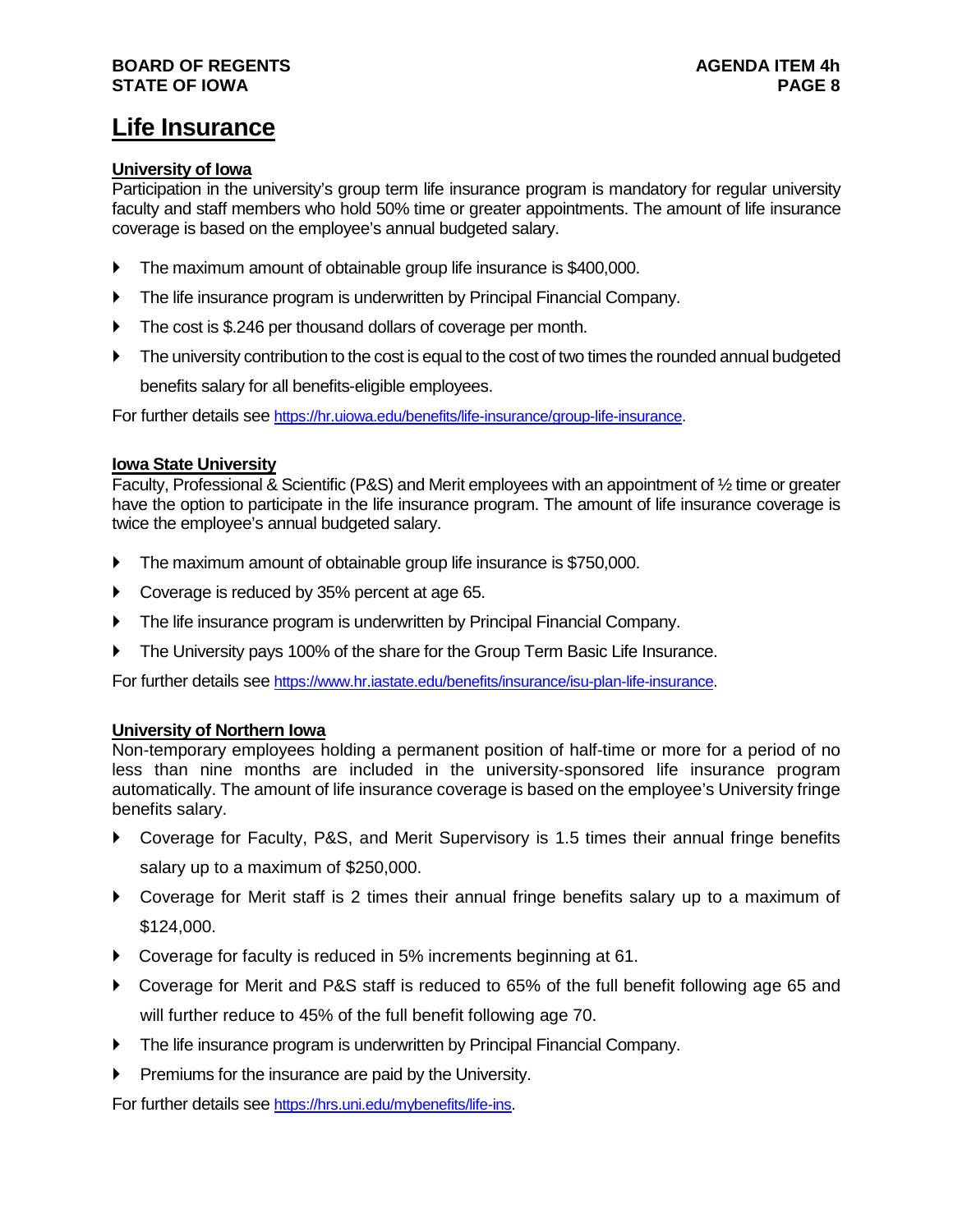#### **BOARD OF REGENTS AGENDA ITEM 4h STATE OF IOWA**

#### **Iowa School for the Deaf and Iowa Braille and Sight Saving School**

All permanent employees working at least 50% time or greater are included in the life insurance program. The amount of life insurance coverage is 2 ½ times the employees annual budgeted salary.

- The maximum amount of obtainable life insurance is \$250,000.
- Coverage is reduced by 35% at age 65.
- **Premiums for the insurance are paid by ISD and IBSSS.**

### **Accidental Death and Dismemberment Insurance**

#### **University of Iowa**

Faculty and staff may elect to purchase Accidental Death and Dismemberment Insurance (AD&D). Coverage is available in \$100,000 increments up to a maximum of \$1,000,000. There are four plans to choose from (Employee, Employee and Spouse or Domestic Partner, Employee and Children, and Employee and Family). Monthly premium rates based on \$100,000 coverage are \$1.60 single, \$2.70 employee/spouse, \$1.90 employee/children and \$3.00 family. Employees pay the full cost of the premium.

#### **Iowa State University**

Eligible employees may either accept or waive the Accident Death and Dismemberment coverage. AD&D insurance is provided to employees who participate in the Life Insurance Program. Accidental death insurance coverage is 4 times the employees university budgeted salary, which is in addition to the Group Term Life Coverage. Accidental dismemberment coverage is between ½ and the full amount of the employees University annual budgeted salary.

#### **University of Northern Iowa**

Eligible employees may elect to purchase additional voluntary term life insurance and AD&D coverage. Employees pay the full cost of the premium with after-tax dollars through monthly payroll deduction. Coverage for employee is available in \$10,000 increments up to a maximum of \$300,000 up to age 70. Coverage for spouses is available in \$5,000 increments up to a maximum of 100% of the employee coverage, not more than \$50,000 up to age 70. Coverage for children 14 days of age or older is \$10,000 and children under 14 days old is \$1,000.Children's benefits cannot exceed 100% of the employee's coverage. The benefit reduces 35% at age 70 and an additional 15% reduction at age 75.

#### **Iowa School for the Deaf and Iowa Braille and Sight Saving School**

All permanent employees working at least 50% time are covered by the accidental death and dismemberment insurance equal to twice the employee's annual budgeted salary. ISD and IBSSS pays the entire premium cost.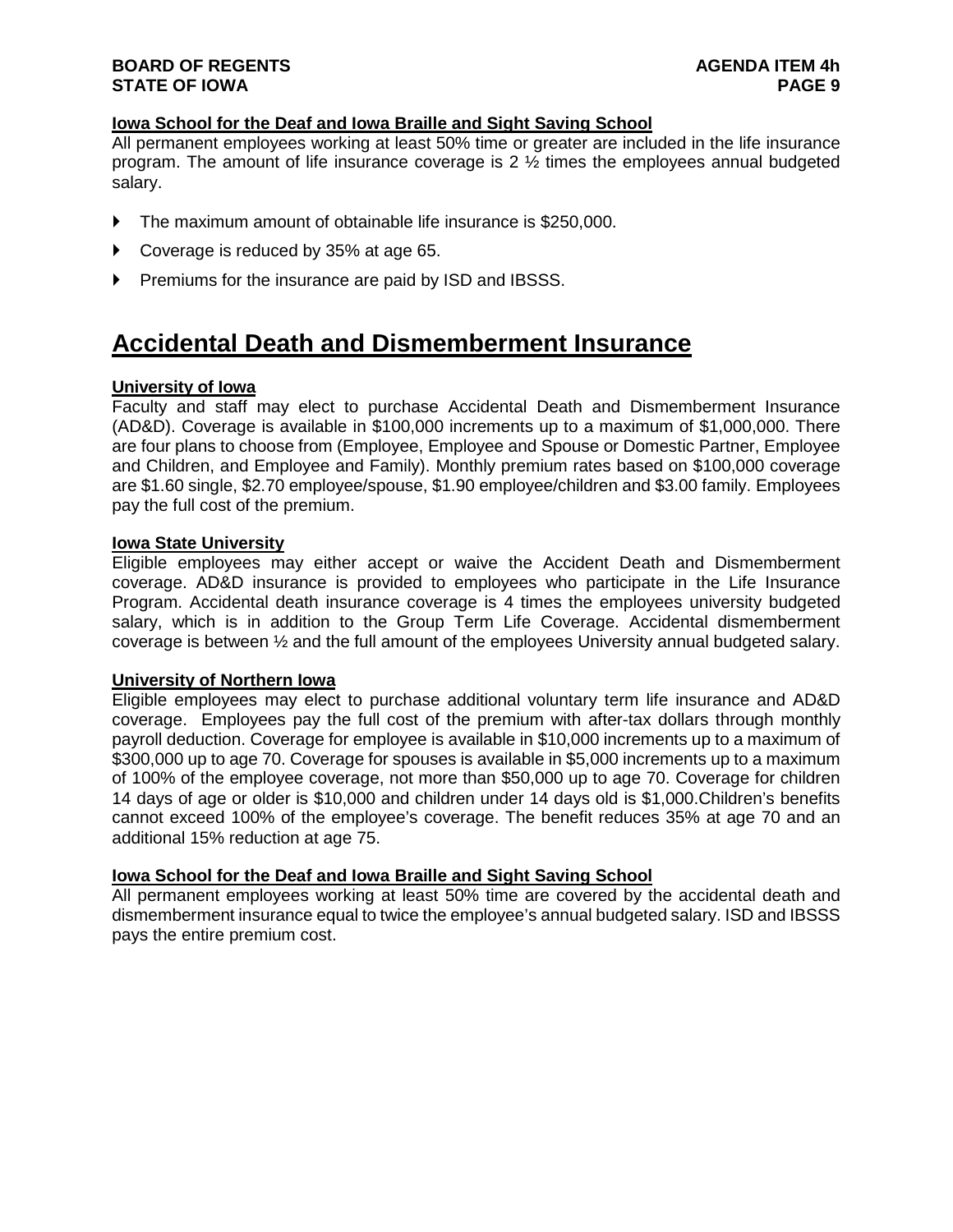### **Long-Term Disability Insurance**

#### **University of Iowa**

Long-Term disability insurance is mandatory and provided by the university at no out-of-pocket cost to faculty and staff members who hold a 50% time or greater appointment. Long-Term disability insurance provides 60% salary replacement coverage. The amount an employee receives is reduced by any benefit paid by Social Security and/or Workers' Compensation. Benefits continue for as long as a faculty or staff member remains disabled up to a certain age.

For further details see [https://hr.uiowa.edu/benefits/disability-and-other-insurance/long-term-disability](https://hr.uiowa.edu/benefits/disability-and-other-insurance/long-term-disability-insurance)[insurance](https://hr.uiowa.edu/benefits/disability-and-other-insurance/long-term-disability-insurance)

#### **Iowa State University**

Faculty, P&S and Merit Employees with an appointment of ½ time or greater are automatically enrolled in the long-term disability plan after 12 months of service with coverage being effective the first of the month following the one-year anniversary date. Employees have the option to apply for LTD coverage for the first year of employment during their initial benefits enrollment period or during the open change period, subject to medical approval. Once approved, the employee pays the premium for the first year of coverage. After one full year of continuous, active employment ISU will pay 100% of the premium.

The amount of coverage is based on the employees university budgeted salary. The ISU Plan pays monthly, 63% of the employee's salary up to a maximum of \$10,000 per month. LTD income is fully taxable and is considered lost wages.

For further details on LTD summary plan descriptions for Merit, Faculty and P&S see <https://www.hr.iastate.edu/benefits/insurance/long-term-disability>

#### **University of Northern Iowa**

Non-temporary employees with an appointment of  $\frac{1}{2}$  time or greater for a period no less than nine months are automatically enrolled in the long-term disability plan. Coverage begins on the first day of work for new hires and the university pays 100% of the premium.

Long-Term disability is 66 2/3% of the employee's pre-disability appointment salary earnings up to a maximum monthly benefit of \$6,667. The amount an employee receives is reduced by any benefits paid by Social Security and/or Workers' Compensation. The Cost of Living Adjustment will not exceed 5% in any given year. LTD is fully taxable.

For further details see<https://hrs.uni.edu/mybenefits/ltd>

#### **Iowa School for the Deaf and Iowa Braille and Sight Saving School**

ISD and IBSSS employees are covered by the long-term disability plan provided by UNI. ISD and IBSSS will pay 100% of the premium.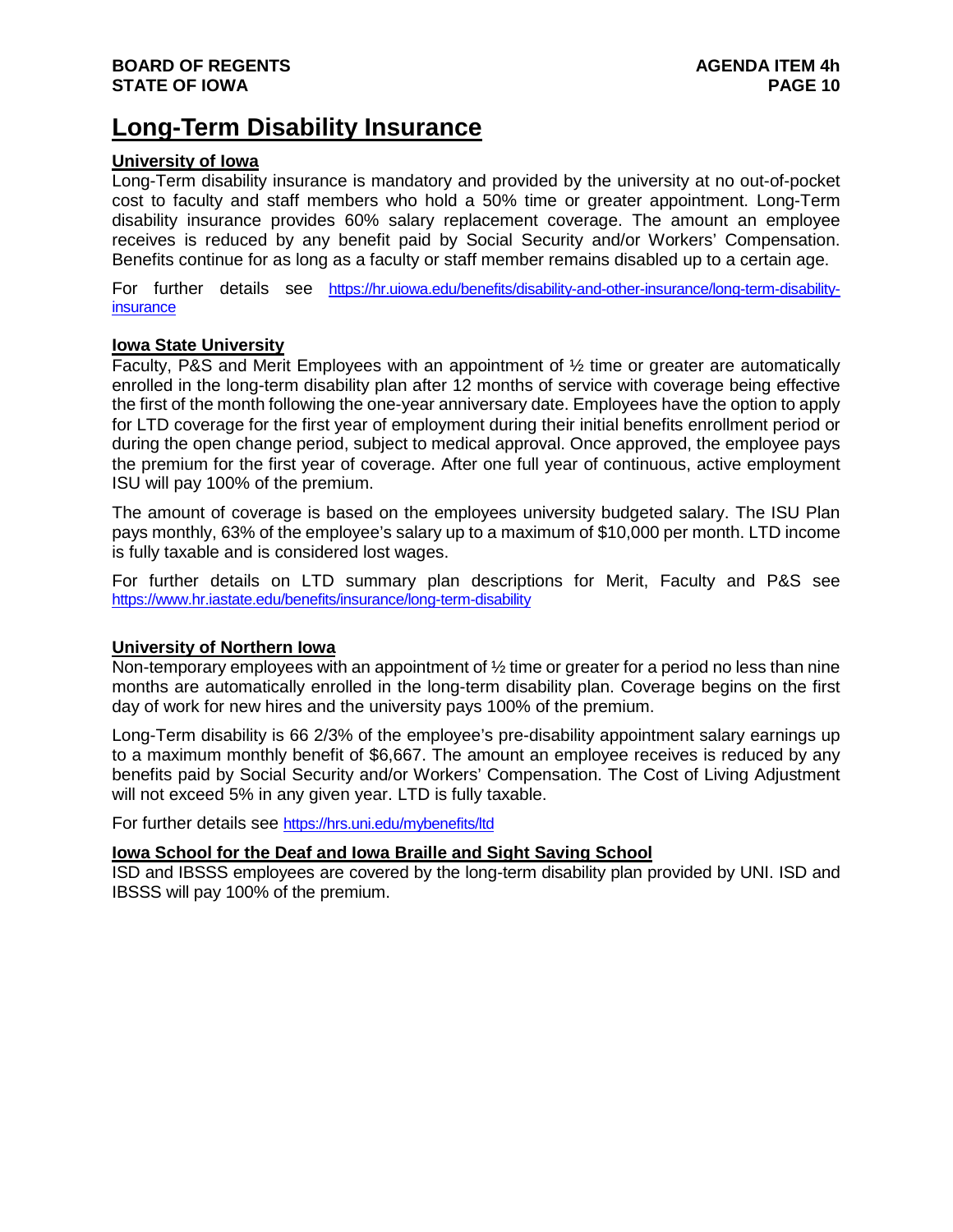#### **Health Insurance** *(See pages 13 – <sup>15</sup> for contribution rates)*

*Effective January 1, 2018, all new and current Merit employees moved to the Faculty and Staff medical plans.* 

#### **University of Iowa**

The University offered one medical plan for CY19 -- UICHOICE. Regular faculty and staff with at least a 50% appointment and their eligible dependents are able to enroll in the medical plan. Retirees may also enroll.

 UICHOICE is a high-quality plan with extensive coverage inside and outside of Iowa. For details on covered charges, co-pays, deductibles, out-of-pocket limits, etc. see <https://hr.uiowa.edu/benefits/health-insurance/employee-health-plans/uichoice-health-plan>

\*\*Effective January 1, 2020 the University offers two medical plans: UICHOICE and UISELECT. Regular faculty and staff with at least a 50% appointment and their eligible dependents are able to enroll in the medical plans. Retirees may also enroll. UICHOICE coverage did not change from CY19.

 UISELECT is designed for employees who value high-quality coverage but want more of a say over their spending to meet financial needs. For details on covered charges, co-pays, deductibles, out-of-pocket limits, etc. see [https://hr.uiowa.edu/benefits/health-insurance/employee](https://hr.uiowa.edu/benefits/health-insurance/employee-health-plans/uiselect-health-plan)[health-plans/uiselect-health-plan](https://hr.uiowa.edu/benefits/health-insurance/employee-health-plans/uiselect-health-plan)

The University also offers health insurance to students through the University of Iowa Student Insurance Plan (SHIP) and UIGRADCare. Both group policies are administered by Wellmark Blue Cross and Blue Shield of Iowa. UIGRADCare is available to degree seeking students who are registered for 5 or more credit hours each semester.

- UIGRADCARE is available to graduate students, health science majors, post-doctoral scholars and post-doctoral fellows. UIGRADCare is a restricted panel managed care product utilizing the University health providers. For details on covered charges, co-pays, deductibles, out-of-pocket limits, etc. se[e https://hr.uiowa.edu/benefits/ui-student-insurance](https://hr.uiowa.edu/benefits/ui-student-insurance)
- SHIP is available to undergraduate students, graduate students, health science majors, postdoctoral scholars, and post-doctoral fellows. For details on covered charges, co-pays, deductibles, out-of-pocket limits, etc. see<https://hr.uiowa.edu/benefits/ui-student-insurance>

House Staff is a closed-panel HMO with all services obtained from UI Health Care. The program is closed to new employees and will end in spring of 2020. All new house staff hires are covered by UICHOICE or UISELECT.

#### **Iowa State University**

ISU offers two insurance plans (Wellmark BluePPO and Wellmark BlueHMO) to its faculty, P&S, Merit and Pre/Post-Doctoral employees appointed to positions with an appointment of ½ time or greater.

- Wellmark BluePPO has a network of participating physicians throughout the U.S.
- Wellmark BlueHMO is a managed care plan that requires you to receive all your health care through a network of physicians with most services being paid at 100%.

For details on coverage levels, covered charges, co-pays, deductibles, out-of-pocket limits, etc. see <https://www.hr.iastate.edu/benefits/insurance/isu-plan#medical>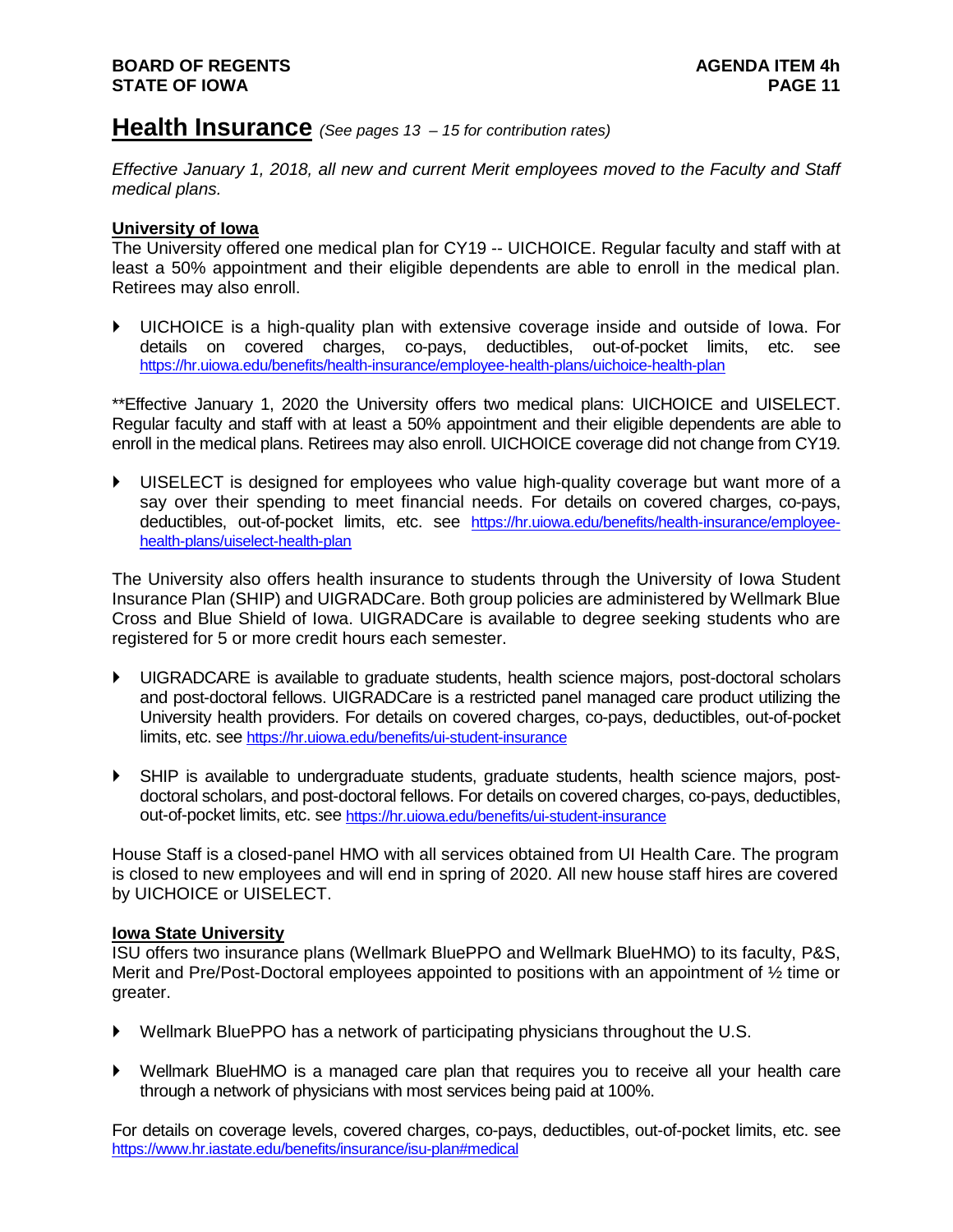#### **BOARD OF REGENTS**<br> **BOARD OF REGENTS**<br> **BOARD OF IOWA**<br>
PAGE 12 **STATE OF IOWA**

#### **University of Northern Iowa**

UNI offers two insurance plans (UNI PPO Alliance Select and UNI Blue Advantage HMO) to nontemporary employees with at least 50% appointment for nine months or longer. Temporary faculty must be appointed for 9 months working 20 hours a week or more or be appointed for a second consecutive semester at 20 hours a week or more to be eligible.

- UNI PPO Alliance Select contracts with a network of preferred providers in the Alliance Select network from which employees can choose from and does not require employees to select a Primary Care Physician.
- UNI Blue Advantage HMO requires members to designate a Primary Care Physician who becomes the gatekeeper for the employees' health care needs.

For details on coverage levels, covered charges, co-pays, deductibles, out-of-pocket limits, etc. see <https://hrs.uni.edu/mybenefits/health>

#### **Iowa School for the Deaf and Iowa Braille and Sight Saving School**

Employees of the two Special Schools participate in the health insurance plans at ISU.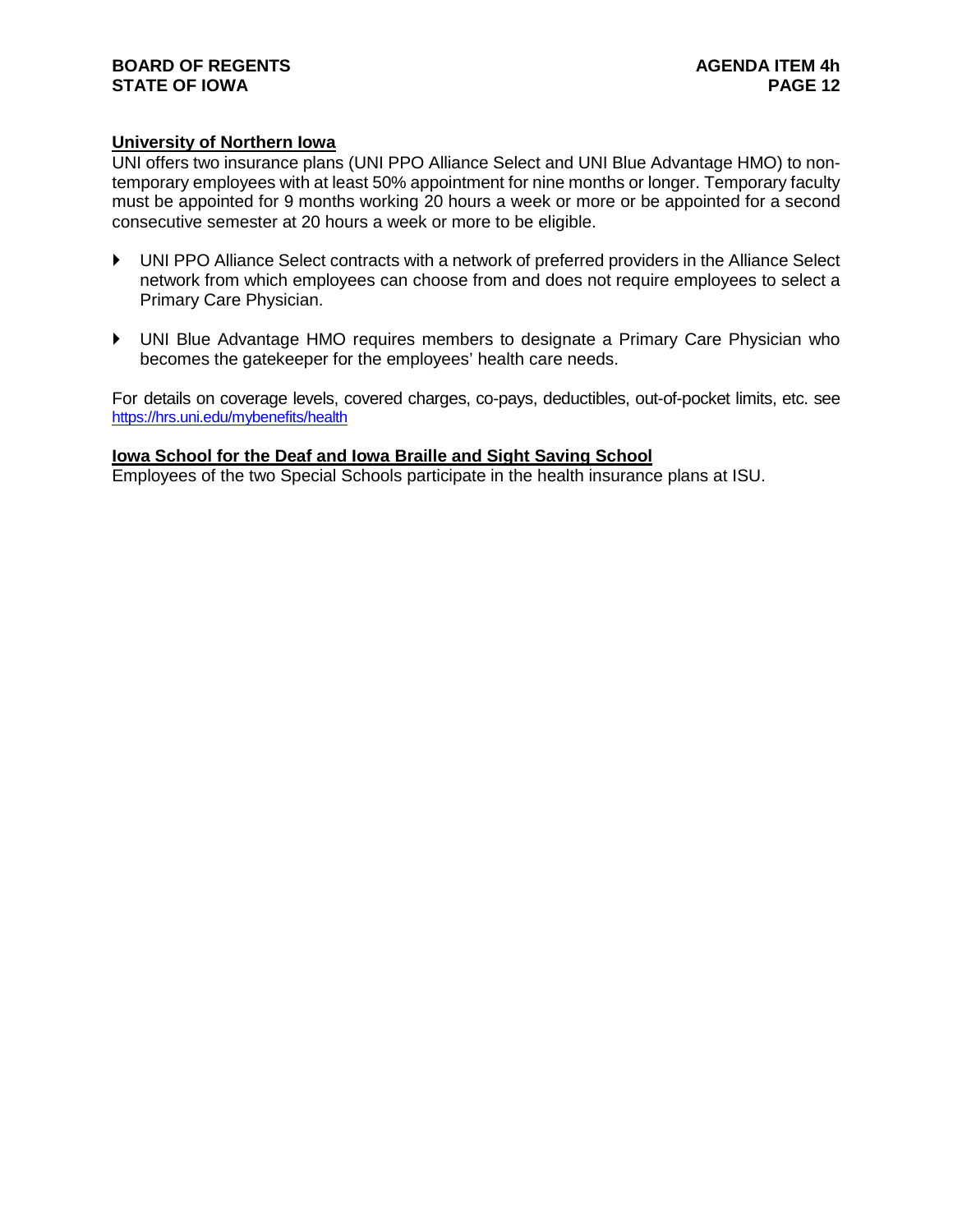#### **BOARD OF REGENTS**<br> **BOARD OF REGENTS**<br> **BOARD OF IOWA**<br>
PAGE 13 **STATE OF IOWA**

#### **UNIVERSITY OF IOWA**

| <b>Health Insurance - Single</b> |          |          |          |          |                |  |  |
|----------------------------------|----------|----------|----------|----------|----------------|--|--|
| <b>UIChoice</b>                  | CY 2016  | CY 2017  | CY 2018  | CY 2019  | <b>CY 2020</b> |  |  |
| <b>Employer Contribution</b>     | \$534.00 | \$576.00 | \$605.00 | \$620.00 | \$649.00       |  |  |
| <b>Employee Contribution</b>     | \$0.00   | \$0.00   | \$0.00   | \$0.00   | \$34.00        |  |  |
| Total                            | \$534.00 | \$576.00 | \$605.00 | \$620.00 | \$683.00       |  |  |
| <b>House Staff</b>               | CY 2016  | CY 2017  | CY 2018  | CY 2019  | <b>CY 2020</b> |  |  |
| <b>Employer Contribution</b>     | \$554.00 | \$554.00 | \$554.00 | \$554.00 | \$554.00       |  |  |
| <b>Employee Contribution</b>     | \$0.00   | \$0.00   | \$0.00   | \$0.00   | \$0.00         |  |  |
| Total                            | \$554.00 | \$554.00 | \$554.00 | \$554.00 | \$554.00       |  |  |
| UIGRADCare <sup>1, 2</sup>       | AY 2016  | AY 2017  | AY 2018  | AY 2019  | AY 2020        |  |  |
| <b>Employer Contribution</b>     | \$229.00 | \$240.30 | \$265.50 | \$312.30 | \$324.90       |  |  |
| <b>Employee Contribution</b>     | \$25.00  | \$26.70  | \$29.50  | \$34.70  | \$36.10        |  |  |
| Total                            | \$254.00 | \$267.00 | \$295.00 | \$347.00 | \$361.00       |  |  |
| <b>UISelect</b>                  | AY 2016  | AY 2017  | AY 2018  | AY 2019  | AY 2020        |  |  |
| <b>Employer Contribution</b>     |          |          |          |          | \$569.00       |  |  |
| <b>Employee Contribution</b>     |          |          |          |          | \$0.00         |  |  |
| Total                            | \$0.00   | \$0.00   | \$0.00   | \$0.00   | \$569.00       |  |  |

| <b>Health Insurance - Family</b> |            |                |            |            |                |  |  |
|----------------------------------|------------|----------------|------------|------------|----------------|--|--|
| <b>UIChoice</b>                  | CY 2016    | CY 2017        | CY 2018    | CY 2019    | <b>CY 2020</b> |  |  |
| <b>Employer Contribution</b>     | \$1,030.00 | \$1,178.00     | \$1,238.00 | \$1,269.00 | \$1,398.00     |  |  |
| <b>Employee Contribution</b>     | \$258.00   | \$295.00       | \$309.00   | \$317.00   | \$349.00       |  |  |
| Total                            | \$1,288.00 | \$1,473.00     | \$1,547.00 | \$1,586.00 | \$1,747.00     |  |  |
| <b>House Staff</b>               | CY 2016    | <b>CY 2017</b> | CY 2018    | CY 2019    | <b>CY 2020</b> |  |  |
| <b>Employer Contribution</b>     | \$1,396.00 | \$1,396.00     | \$1,396.00 | \$1,396.00 | \$1,396.00     |  |  |
| <b>Employee Contribution</b>     | \$0.00     | \$0.00         | \$0.00     | \$0.00     | \$0.00         |  |  |
| Total                            | \$1,396.00 | \$1,396.00     | \$1,396.00 | \$1,396.00 | \$1,396.00     |  |  |
| UIGRADCare <sup>1, 2</sup>       | AY 2016    | AY 2017        | AY 2018    | AY 2019    | AY 2020        |  |  |
| <b>Employer Contribution</b>     | \$838.00   | \$938.00       | \$1,011.50 | \$1,011.50 | \$1,181.60     |  |  |
| <b>Employee Contribution</b>     | \$359.00   | \$402.00       | \$433.50   | \$433.50   | \$506.40       |  |  |
| Total                            | \$1,197.00 | \$1,340.00     | \$1,445.00 | \$1,445.00 | \$1,688.00     |  |  |
| <b>UISelect</b>                  | AY 2016    | AY 2017        | AY 2018    | AY 2019    | AY 2020        |  |  |
| <b>Employer Contribution</b>     |            |                |            |            | \$1,165.00     |  |  |
| <b>Employee Contribution</b>     |            |                |            |            | \$291.00       |  |  |
| Total                            | \$0.00     | \$0.00         | \$0.00     | \$0.00     | \$1,456.00     |  |  |
|                                  |            |                |            |            |                |  |  |

| Health Insurance - Employee with Children |            |            |            |            |            |  |  |  |
|-------------------------------------------|------------|------------|------------|------------|------------|--|--|--|
| <b>UIChoice</b>                           | CY 2016    | CY 2017    | CY 2018    | CY 2019    | CY 2020    |  |  |  |
| <b>Employer Contribution</b>              | \$816.00   | \$897.00   | \$942.00   | \$965.00   | \$1,065.00 |  |  |  |
| <b>Employee Contribution</b>              | \$204.00   | \$224.00   | \$235.00   | \$241.00   | \$266.00   |  |  |  |
| Total                                     | \$1,020.00 | \$1,121.00 | \$1,177.00 | \$1,206.00 | \$1,331.00 |  |  |  |
| <b>House Staff</b>                        | CY 2016    | CY 2017    | CY 2018    | CY 2019    | CY 2020    |  |  |  |
| <b>Employer Contribution</b>              | \$1,314.00 | \$1,314.00 | \$1,314.00 | \$1,314.00 | \$1,314.00 |  |  |  |
| <b>Emplovee Contribution</b>              | \$0.00     | \$0.00     | \$0.00     | \$0.00     | \$0.00     |  |  |  |
| Total                                     | \$1.314.00 | \$1,314.00 | \$1,314.00 | \$1,314.00 | \$1,314.00 |  |  |  |
| <b>UISelect</b>                           | AY 2016    | AY 2017    | AY 2018    | AY 2019    | AY 2020    |  |  |  |
| <b>Employer Contribution</b>              |            |            |            |            | \$887.00   |  |  |  |
| <b>Employee Contribution</b>              |            |            |            |            | \$222.00   |  |  |  |
| Total                                     | \$0.00     | \$0.00     | \$0.00     | \$0.00     | \$1,109.00 |  |  |  |

| Health Insurance - Employee with Spouse |            |            |            |            |                |  |  |
|-----------------------------------------|------------|------------|------------|------------|----------------|--|--|
| <b>UIChoice</b>                         | CY 2016    | CY 2017    | CY 2018    | CY 2019    | <b>CY 2020</b> |  |  |
| <b>Employer Contribution</b>            | \$936.00   | \$1,099.00 | \$1,154.00 | \$1,183.00 | \$1,305.00     |  |  |
| <b>Employee Contribution</b>            | \$234.00   | \$275.00   | \$289.00   | \$296.00   | \$326.00       |  |  |
| Total                                   | \$1,170.00 | \$1,374.00 | \$1,443.00 | \$1,479.00 | \$1,631.00     |  |  |
| <b>House Staff</b>                      | CY 2016    | CY 2017    | CY 2018    | CY 2019    | CY 2020        |  |  |
| <b>Employer Contribution</b>            | \$747.00   | \$747.00   | \$747.00   | \$747.00   | \$747.00       |  |  |
| <b>Employee Contribution</b>            | \$0.00     | \$0.00     | \$0.00     | \$0.00     | \$0.00         |  |  |
| Total                                   | \$747.00   | \$747.00   | \$747.00   | \$747.00   | \$747.00       |  |  |
| UIGRADCare <sup>1, 2</sup>              | AY 2016    | AY 2017    | AY 2018    | AY 2019    | AY 2020        |  |  |
| <b>Employer Contribution</b>            | \$400.00   | \$511.00   | \$511.00   | \$511.00   | \$511.00       |  |  |
| <b>Employee Contribution</b>            | \$171.00   | \$219.00   | \$219.00   | \$219.00   | \$219.00       |  |  |
| Total                                   | \$571.00   | \$730.00   | \$730,00   | \$730.00   | \$730.00       |  |  |
| <b>UISelect</b>                         | AY 2016    | AY 2017    | AY 2018    | AY 2019    | AY 2020        |  |  |
| <b>Employer Contribution</b>            |            |            |            |            | \$1,087.00     |  |  |
| <b>Employee Contribution</b>            |            |            |            |            | \$272.00       |  |  |
| Total                                   | \$0.00     | \$0.00     | \$0.00     | \$0.00     | \$1,359.00     |  |  |
| 1. AY = Academic Year.                  |            |            |            |            |                |  |  |

2. Beginning CY 2016, the "Employee with Children" category was discontinued; employees with children are now included in the "Family" category.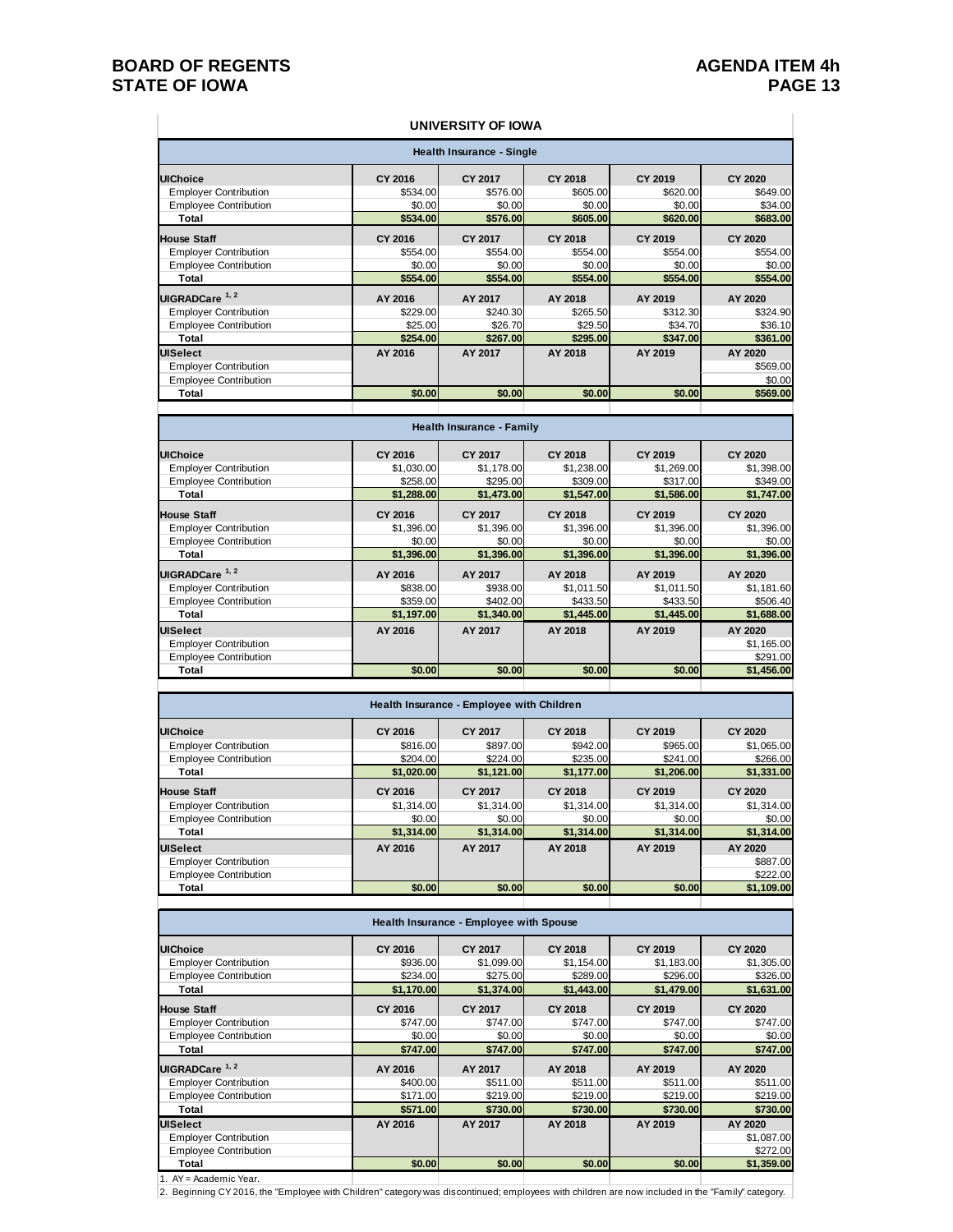#### **BOARD OF REGENTS**<br>**BOARD OF REGENTS AGENDA ITEM 4h**<br>**BOARD OF IOWA STATE OF IOWA**

#### **IOWA STATE UNIVERSITY**

| <b>IOWA SCHOOL FOR THE DEAF / IOWA BRAILLE AND SIGHT SAVING SCHOOL *</b> |          |          |          |          |          |  |  |  |
|--------------------------------------------------------------------------|----------|----------|----------|----------|----------|--|--|--|
| Health Insurance - Single                                                |          |          |          |          |          |  |  |  |
| <b>PPO - Faculty/Staff</b>                                               | CY 2016  | CY 2017  | CY 2018  | CY 2019  | CY 2020  |  |  |  |
| <b>Employer Contribution</b>                                             | \$481.00 | \$481.00 | \$481.00 | \$481.00 | \$481.00 |  |  |  |
| <b>Employee Contribution</b>                                             | \$20.00  | \$20.00  | \$20.00  | \$20.00  | \$20.00  |  |  |  |
| Total                                                                    | \$501.00 | \$501.00 | \$501.00 | \$501.00 | \$501.00 |  |  |  |
| <b>HMO - Faculty/Staff</b>                                               |          |          |          |          |          |  |  |  |
| <b>Employer Contribution</b>                                             | \$485.00 | \$485.00 | \$485.00 | \$485.00 | \$485.00 |  |  |  |
| <b>Employee Contribution</b>                                             | \$0.00   | \$0.00   | \$0.00   | \$0.00   | \$0.00   |  |  |  |
| Total                                                                    | \$485.00 | \$485.00 | \$485.00 | \$485.00 | \$485.00 |  |  |  |
| <b>PPO - Merit</b>                                                       |          |          |          |          |          |  |  |  |
| <b>Employer Contribution</b>                                             | n/a      | \$671.00 | \$671.00 | \$671.00 | \$671.00 |  |  |  |
| <b>Employee Contribution</b>                                             | n/a      | \$20.00  | \$20.00  | \$20.00  | \$20.00  |  |  |  |
| Total                                                                    | \$0.00   | \$691.00 | \$691.00 | \$691.00 | \$691.00 |  |  |  |
| <b>HMO - Merit</b>                                                       |          |          |          |          |          |  |  |  |
| <b>Employer Contribution</b>                                             | n/a      | \$669.00 | \$669.00 | \$669.00 | \$669.00 |  |  |  |
| <b>Employee Contribution</b>                                             | n/a      | \$0.00   | \$0.00   | \$0.00   | \$0.00   |  |  |  |
| Total                                                                    | \$0.00   | \$669.00 | \$669.00 | \$669.00 | \$669.00 |  |  |  |

| <b>PPO - Faculty/Staff</b>   | CY 2016    | CY 2017    | CY 2018    | CY 2019    | CY 2020    |
|------------------------------|------------|------------|------------|------------|------------|
| <b>Employer Contribution</b> | \$1,129.00 | \$1,129.00 | \$1,129.00 | \$1,129.00 | \$1,129.00 |
| <b>Employee Contribution</b> | \$339.00   | \$339.00   | \$339.00   | \$339.00   | \$339.00   |
| Total                        | \$1,468.00 | \$1,468.00 | \$1,468.00 | \$1,468.00 | \$1,468.00 |
| <b>HMO - Faculty/Staff</b>   |            |            |            |            |            |
| <b>Employer Contribution</b> | \$1,305.00 | \$1,305.00 | \$1,305.00 | \$1,305.00 | \$1,305.00 |
| <b>Employee Contribution</b> | \$112.00   | \$112.00   | \$112.00   | \$112.00   | \$112.00   |
| Total                        | \$1.417.00 | \$1,417.00 | \$1,417.00 | \$1.417.00 | \$1,417.00 |
| <b>PPO - Merit</b>           |            |            |            |            |            |
| <b>Employer Contribution</b> | n/a        | \$1,687.00 | \$1,687.00 | \$1,687.00 | \$1,687.00 |
| <b>Employee Contribution</b> | n/a        | \$339.00   | \$339.00   | \$339.00   | \$339.00   |
| Total                        | \$0.00     | \$2,026.00 | \$2,026.00 | \$2,026.00 | \$2,026.00 |
| <b>HMO - Merit</b>           |            |            |            |            |            |
| <b>Employer Contribution</b> | n/a        | \$1,843.00 | \$1,844.00 | \$1,844.00 | \$1,844.00 |
| <b>Employee Contribution</b> | n/a        | \$112.00   | \$112.00   | \$112.00   | \$112.00   |
| Total                        | \$0.00     | \$1,955.00 | \$1.956.00 | \$1.956.00 | \$1,956.00 |

| <b>PPO - Faculty/Staff</b>   | CY 2016  | CY 2017    | CY 2018    | CY 2019    | CY 2020    |
|------------------------------|----------|------------|------------|------------|------------|
| <b>Employer Contribution</b> | \$721.00 | \$721.00   | \$721.00   | \$721.00   | \$721.00   |
| <b>Employee Contribution</b> | \$173.00 | \$173.00   | \$173.00   | \$173.00   | \$173.00   |
| Total                        | \$894.00 | \$894.00   | \$894.00   | \$894.00   | \$894.00   |
| <b>HMO - Faculty/Staff</b>   |          |            |            |            |            |
| <b>Employer Contribution</b> | \$825.00 | \$825.00   | \$825.00   | \$825.00   | \$825.00   |
| <b>Employee Contribution</b> | \$46.00  | \$46.00    | \$46.00    | \$46.00    | \$46.00    |
| Total                        | \$871.00 | \$871.00   | \$871.00   | \$871.00   | \$871.00   |
| <b>PPO - Merit</b>           |          |            |            |            |            |
| <b>Employer Contribution</b> | n/a      | \$1,061.00 | \$1,061.00 | \$1.061.00 | \$1,061.00 |
| <b>Employee Contribution</b> | n/a      | \$173.00   | \$173.00   | \$173.00   | \$173.00   |
| Total                        | \$0.00   | \$1,234.00 | \$1.234.00 | \$1.234.00 | \$1,234.00 |
| <b>HMO - Merit</b>           |          |            |            |            |            |
| <b>Employer Contribution</b> | n/a      | \$1,156.00 | \$1,156.00 | \$1,156.00 | \$1,156.00 |
| <b>Employee Contribution</b> | n/a      | \$46.00    | \$46.00    | \$46.00    | \$46.00    |
| Total                        | \$0.00   | \$1,202.00 | \$1,202.00 | \$1,202.00 | \$1,202.00 |

| Health Insurance - Employee with Spouse |            |            |                                       |            |            |  |  |  |  |  |
|-----------------------------------------|------------|------------|---------------------------------------|------------|------------|--|--|--|--|--|
| <b>PPO - Faculty/Staff</b>              | CY 2016    | CY 2017    | CY 2018                               | CY 2019    | CY 2020    |  |  |  |  |  |
| <b>Employer Contribution</b>            | \$882.00   | \$882.00   | \$882.00                              | \$882.00   | \$882.00   |  |  |  |  |  |
| <b>Employee Contribution</b>            | \$263.00   | \$263.00   | \$263.00                              | \$263.00   | \$263.00   |  |  |  |  |  |
| Total                                   | \$1,145.00 | \$1,145.00 | \$1,145.00                            | \$1,145.00 | \$1,145.00 |  |  |  |  |  |
| <b>HMO - Faculty/Staff</b>              |            |            |                                       |            |            |  |  |  |  |  |
| <b>Employer Contribution</b>            | \$1,036.00 | \$1.036.00 | \$1,036,00                            | \$1,036.00 | \$1,036.00 |  |  |  |  |  |
| <b>Employee Contribution</b>            | \$78.00    | \$78.00    | \$78.00                               | \$78.00    | \$78.00    |  |  |  |  |  |
| Total                                   | \$1,114.00 | \$1,114.00 | \$1,114.00                            | \$1,114.00 | \$1,114.00 |  |  |  |  |  |
| <b>PPO - Merit</b>                      |            |            |                                       |            |            |  |  |  |  |  |
| <b>Employer Contribution</b>            | n/a        | \$1,317.00 | \$1,317.00                            | \$1,317.00 | \$1,317.00 |  |  |  |  |  |
| <b>Employee Contribution</b>            | n/a        | \$263.00   | \$263.00                              | \$263.00   | \$263.00   |  |  |  |  |  |
| Total                                   | \$0.00     | \$1,580.00 | \$1,580.00                            | \$1,580.00 | \$1,580.00 |  |  |  |  |  |
| <b>HMO - Merit</b>                      |            |            |                                       |            |            |  |  |  |  |  |
| <b>Employer Contribution</b>            | n/a        | \$1,459.00 | \$1,459.00                            | \$1,459.00 | \$1,459.00 |  |  |  |  |  |
| <b>Employee Contribution</b>            | n/a        | \$78.00    | \$78.00                               | \$78.00    | \$78.00    |  |  |  |  |  |
| Total                                   | \$0.00     | \$1,537.00 | \$1,537.00                            | \$1,537.00 | \$1,537.00 |  |  |  |  |  |
| PPO = Preferred Provider Organization   | III        |            | HMO = Health Maintenance Organization |            |            |  |  |  |  |  |

*\* Employees of ISD and IBSSS participate in insurance plans at ISU.*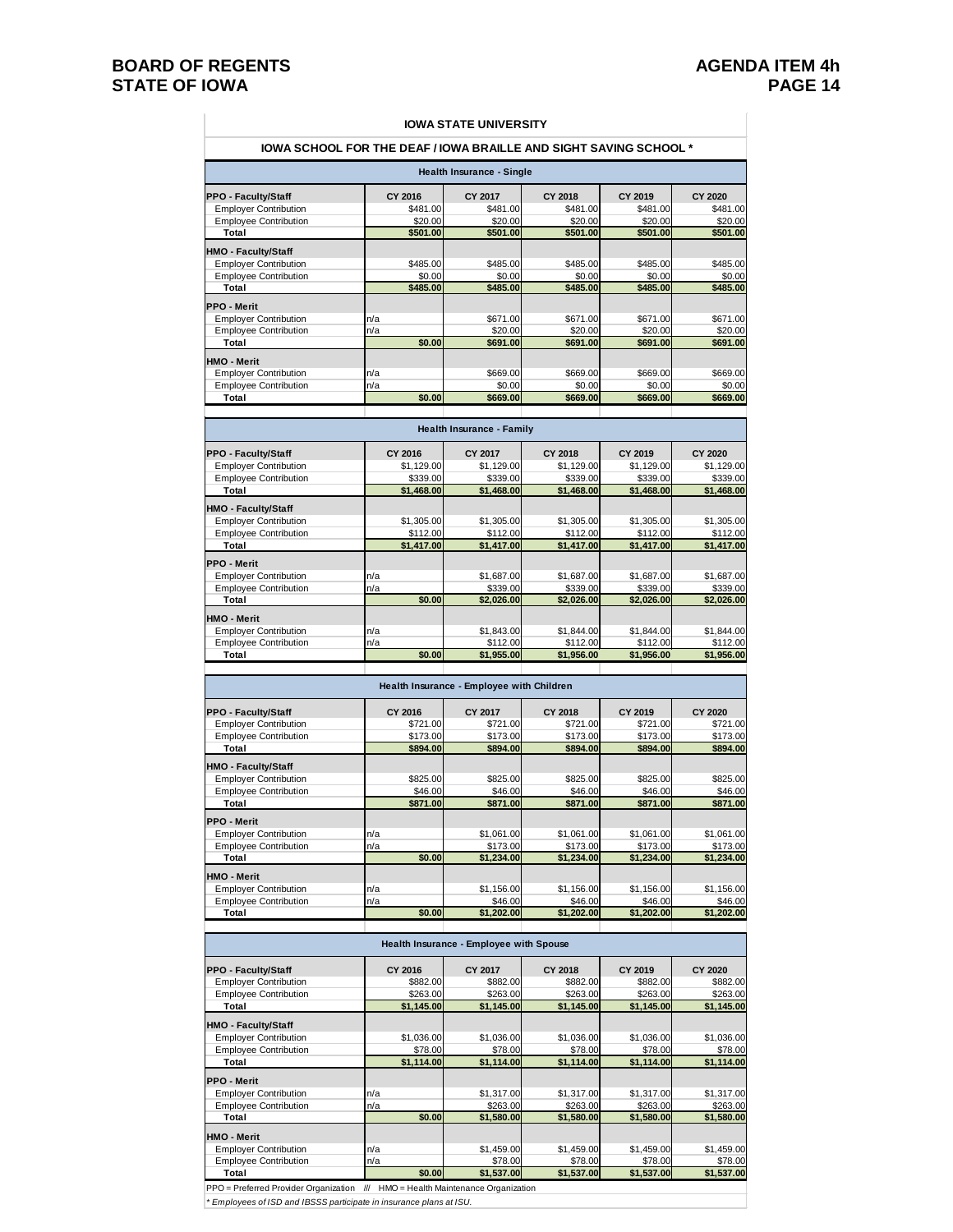#### **BOARD OF REGENTS**<br> **BOARD OF REGENTS**<br> **BOARD OF IOWA**<br>
PAGE 15 **STATE OF IOWA**

#### **UNIVERSITY OF NORTHERN IOWA**

| Health Insurance - Single      |          |          |                |          |                |  |  |  |
|--------------------------------|----------|----------|----------------|----------|----------------|--|--|--|
| <b>UNI PPO Alliance Select</b> | CY 2016  | CY 2017  | <b>CY 2018</b> | CY 2019  | <b>CY 2020</b> |  |  |  |
| <b>Employer Contribution</b>   | \$513.75 | \$667.80 | \$742.96       | \$742.96 | \$757.81       |  |  |  |
| <b>Employee Contribution</b>   | \$0.00   | \$0.00   | \$21.00        | \$21.00  | \$21.45        |  |  |  |
| Total                          | \$513.75 | \$667.80 | \$763.96       | \$763.96 | \$779.26       |  |  |  |
| <b>UNI Blue Advantage HMO</b>  | CY 2016  | CY 2017  | <b>CY 2018</b> | CY 2019  | <b>CY 2020</b> |  |  |  |
| <b>Employer Contribution</b>   | \$486.00 | \$614.79 | \$707.01       | \$707.01 | \$757.81       |  |  |  |
| <b>Employee Contribution</b>   | \$0.00   | \$0.00   | \$0.00         | \$0.00   | \$0.00         |  |  |  |
| Total                          | \$486.00 | \$614.79 | \$707.01       | \$707.01 | \$757.81       |  |  |  |
|                                |          |          |                |          |                |  |  |  |

| <b>Health Insurance - Family</b> |            |                |                |            |                |  |  |  |
|----------------------------------|------------|----------------|----------------|------------|----------------|--|--|--|
| <b>UNI PPO Alliance Select</b>   | CY 2016    | CY 2017        | <b>CY 2018</b> | CY 2019    | <b>CY 2020</b> |  |  |  |
| <b>Employer Contribution</b>     | \$1,038.00 | \$1,349.40     | \$1,430.23     | \$1,430.23 | \$1,458.83     |  |  |  |
| <b>Employee Contribution</b>     | \$259.50   | \$188.85       | \$357.55       | \$357.55   | \$364.80       |  |  |  |
| Total                            | \$1,297.50 | \$1,538.25     | \$1,787.78     | \$1,787.78 | \$1,823.63     |  |  |  |
| <b>UNI Blue Advantage HMO</b>    | CY 2016    | <b>CY 2017</b> | <b>CY 2018</b> | CY 2019    | <b>CY 2020</b> |  |  |  |
| <b>Employer Contribution</b>     | \$1,038.00 | \$1,349.40     | \$1,430.23     | \$1,430.23 | \$1,458.83     |  |  |  |
| <b>Employee Contribution</b>     | \$178.50   | \$337.35       | \$188.85       | \$188.85   | \$192.60       |  |  |  |
| Total                            | \$1,216.50 | \$1,686.75     | \$1,619.08     | \$1,619.08 | \$1,651.43     |  |  |  |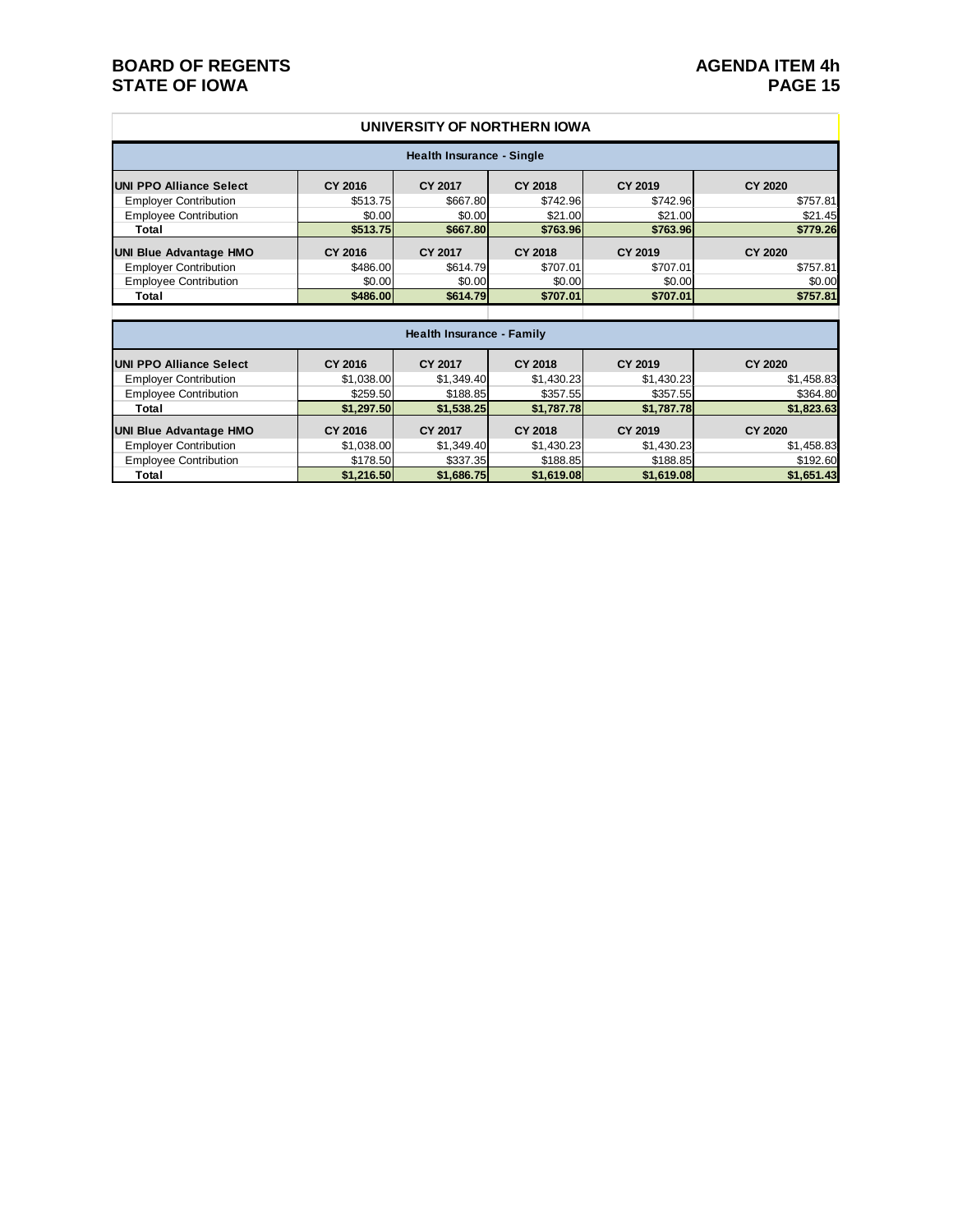#### **Dental Insurance** *(See pages 17 – <sup>19</sup> for contribution rates)*

*Effective January 1, 2018 all new and current Merit employees moved to the Faculty and Staff dental plans.* 

#### **University of Iowa**

The University offers one dental insurance: Dental II. Regular faculty and staff with at least a 50% appointment and their eligible dependents are able to enroll. All plans are administered by Delta Dental of Iowa.

 Dental II has a \$0 deductible and the annual maximum benefit is dependent on the service. For Diagnostic and Preventive Maintenance Care the maximum annual benefit (per member) is two visits per year. For Routine and Restorative Care, Dental Prosthetics, Endodontic, Periodontal, High Cost Restoration, Straighter Teeth (Orthodontic Care) the maximum annual benefit (per member) is \$2000, up to \$4000 with annual carryover.

For further details see<https://hr.uiowa.edu/benefits/dental-insurance>

#### **Iowa State University**

The University offers two dental plan options: Basic and Comprehensive. Faculty, P&S, Merit and Pre/Post-Doctoral employees who are appointed to positions with an appointment of  $\frac{1}{2}$  time or greater are eligible to participate. Both plans are administered by Delta Dental of Iowa.

- ▶ Basic Plan has a \$0 deductible and \$750 annual maximum benefit per person/year.
- Comprehensive Plan has a \$25 annual deductible, \$1500 annual maximum benefit per person/year, \$2000 lifetime maximum for orthodontics and 3-year participation required upon enrollment.

For further details see<https://www.hr.iastate.edu/benefits/insurance/isu-plan#dental>

#### **University of Northern Iowa**

The University offers one dental insurance: UNI Dental Plan. Non-temporary employees who hold a 50% or greater appointment for nine months or greater are eligible. Temporary faculty that are appointed for nine months holding a 50% or greater appointment or are appointed for a second consecutive semester at 50% or greater are eligible.

 UNI Dental Plan has a \$0 deductible, \$1500 annual maximum benefit per person/year, and \$1500 lifetime maximum for orthodontics.

For further details see<https://hrs.uni.edu/mybenefits/dental>

#### **Iowa School for the Deaf / Iowa Braille and Sight Saving School**

Employees of the two Special Schools participate in the dental insurance plans at ISU.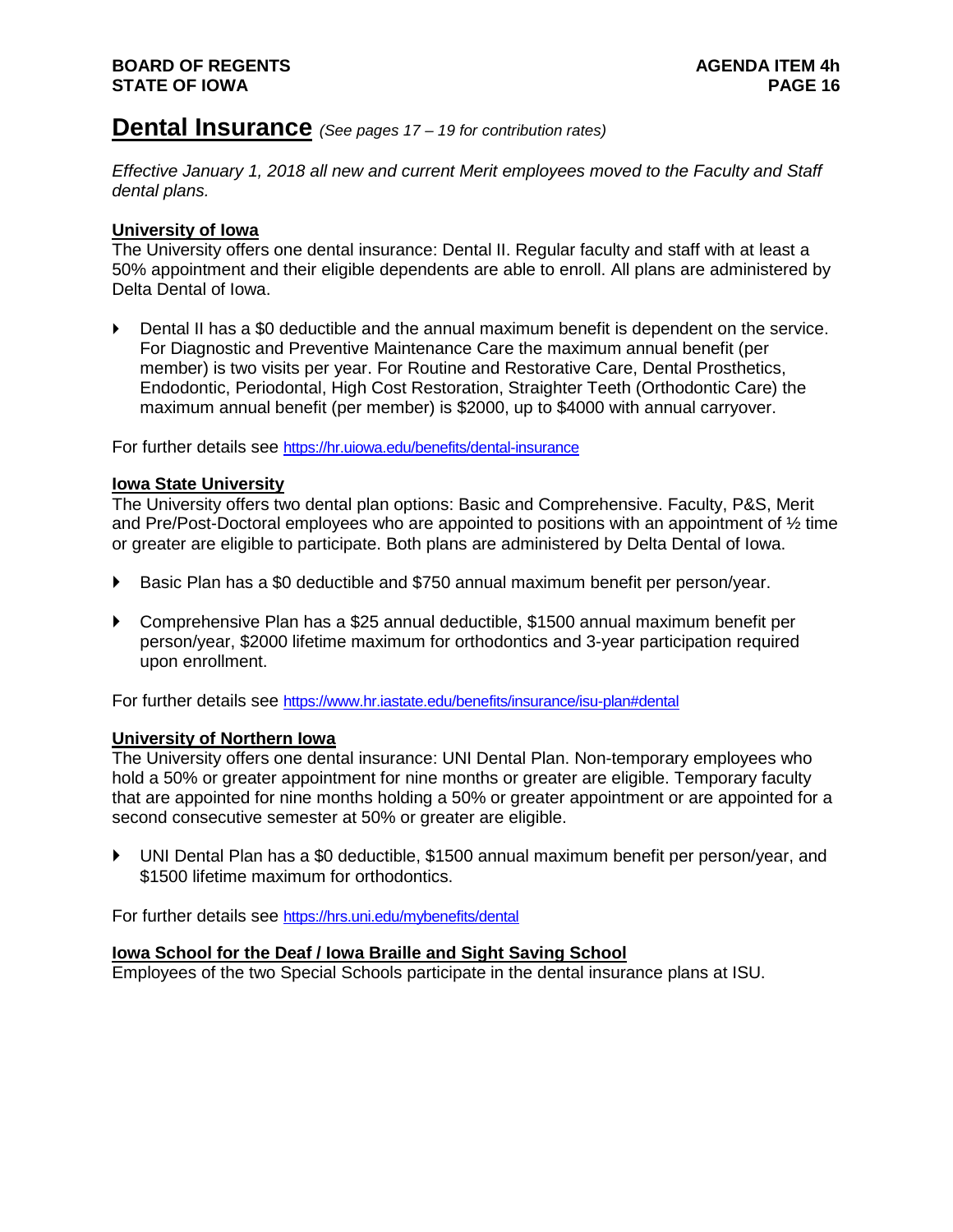#### **BOARD OF REGENTS**<br> **BOARD OF REGENTS**<br> **BOARD OF IOWA**<br> **PAGE 17 STATE OF IOWA**

#### **Dental CY 2016 CY 2017 CY 2018 CY 2019 CY 2020** Employer Contribution <br>
Employee Contribution  $\frac{$42.00}{$0.00}$   $\frac{$45.00}{$0.00}$   $\frac{$45.00}{$0.00}$   $\frac{$45.00}{$0.00}$   $\frac{$45.00}{$0.00}$   $\frac{$45.00}{$0.00}$   $\frac{$45.00}{$0.00}$   $\frac{$45.00}{$0.00}$ Employee Contribution **Total \$42.00 \$45.00 \$45.00 \$45.00 \$45.00 House Staff CY 2016 CY 2017 CY 2018 CY 2019 CY 2020** Employer Contribution **634.00** \$34.00 \$34.00 \$34.00 Employee Contribution  $$0.00$   $$0.00$   $$0.00$   $$0.00$   $$0.00$   $$0.00$   $$0.00$   $$0.00$   $$0.00$   $$0.00$   $$0.00$   $$0.00$   $$0.00$   $$0.00$   $$0.00$   $$0.00$   $$0.00$   $$0.00$   $$0.00$   $$0.00$   $$0.00$   $$0.00$   $$0.00$   $$0.00$   $$0.00$  **Total \$34.00 \$34.00 \$34.00 \$0.00 \$0.00 Grad Dental <sup>1</sup> AY 2016 AY 2017 AY 2018 AY 2019 AY 2020** Employer Contribution Employee Contribution **12.00 \$3.75** \$3.75 \$3.75 \$3.75 \$3.75 \$3.75 \$3.75 \$3.75 \$3.75 \$3.75 \$3.75 \$3.75 \$3.75 \$3.75 \$3.75 \$3.75 \$3.75 \$3.75 \$3.75 \$3.75 \$3.75 \$3.75 \$3.75 \$3.75 \$3.75 \$3.75 \$3.75 \$3.75 \$3.75 \$3.75 \$3.75 \$3.75 **Total \$25.00 \$25.00 \$25.00 \$25.00 \$25.00 UNIVERSITY OF IOWA Dental Insurance - Single**

| Dental Insurance - Family    |          |                |                |          |                |  |  |  |
|------------------------------|----------|----------------|----------------|----------|----------------|--|--|--|
| <b>Dental</b>                | CY 2016  | <b>CY 2017</b> | CY 2018        | CY 2019  | <b>CY 2020</b> |  |  |  |
| <b>Employer Contribution</b> | \$101.00 | \$106.40       | \$106.00       | \$106.00 | \$106.00       |  |  |  |
| <b>Employee Contribution</b> | \$25.00  | \$26.60        | \$27.00        | \$27.00  | \$27.00        |  |  |  |
| Total                        | \$126,00 | \$133,00       | \$133,00       | \$133,00 | \$133.00       |  |  |  |
| <b>House Staff</b>           | CY 2016  | <b>CY 2017</b> | <b>CY 2018</b> | CY 2019  | <b>CY 2020</b> |  |  |  |
| <b>Employer Contribution</b> | \$89.00  | \$89.00        | \$89.00        | \$89.00  | \$89.00        |  |  |  |
| <b>Employee Contribution</b> | \$0.00   | \$0.00         | \$0.00         | \$0.00   | \$0.00         |  |  |  |
| Total                        | \$89,00  | \$89,00        | \$89,00        | \$89.00  | \$89.00        |  |  |  |
| Grad Dental <sup>1</sup>     | AY 2016  | AY 2017        | AY 2018        | AY 2019  | AY 2020        |  |  |  |
| <b>Employer Contribution</b> | \$55.30  | \$56.00        | \$56.00        | \$56.00  | \$56.00        |  |  |  |
| <b>Employee Contribution</b> | \$23.70  | \$24.00        | \$24.00        | \$24.00  | \$24.00        |  |  |  |
| Total                        | \$79.00  | \$80.00        | \$80.00        | \$80.00  | \$80.00        |  |  |  |
|                              |          |                |                |          |                |  |  |  |

| Dental Insurance - Employee with Children |          |                |                |          |                |  |  |  |
|-------------------------------------------|----------|----------------|----------------|----------|----------------|--|--|--|
| <b>Dental</b>                             | CY 2016  | <b>CY 2017</b> | <b>CY 2018</b> | CY 2019  | <b>CY 2020</b> |  |  |  |
| <b>Employer Contribution</b>              | \$80.00  | \$80.00        | \$80.00        | \$80.00  | \$80.00        |  |  |  |
| <b>Employee Contribution</b>              | \$20.00  | \$20.00        | \$20.00        | \$20.00  | \$20.00        |  |  |  |
| Total                                     | \$100.00 | \$100.00       | \$100,00       | \$100,00 | \$100.00       |  |  |  |
| <b>House Staff</b>                        | CY 2016  | <b>CY 2017</b> | <b>CY 2018</b> | CY 2019  | CY 2020        |  |  |  |
| <b>Employer Contribution</b>              | \$70.00  | \$70.00        | \$70.00        | \$70.00  | \$70.00        |  |  |  |
| <b>Employee Contribution</b>              | \$0.00   | \$0.00         | \$0.00         | \$0.00   | \$0.00         |  |  |  |
| Total                                     | \$70,00  | \$70.00        | \$70,00        | \$70.00  | \$70.00        |  |  |  |
| Grad Dental <sup>1</sup>                  | AY 2016  | AY 2017        | AY 2018        | AY 2019  | AY 2020        |  |  |  |
| <b>Employer Contribution</b>              | \$43.40  | \$46.90        | \$46.90        | \$46.90  | \$46.90        |  |  |  |
| <b>Employee Contribution</b>              | \$18.60  | \$20.10        | \$20.10        | \$20.10  | \$20.10        |  |  |  |
| Total                                     | \$62.00  | \$67.00        | \$67.00        | \$67.00  | \$67.00        |  |  |  |

| Dental Insurance - Employee with Spouse |         |                |                |                |                |  |  |
|-----------------------------------------|---------|----------------|----------------|----------------|----------------|--|--|
| Dental                                  | CY 2016 | <b>CY 2017</b> | <b>CY 2018</b> | <b>CY 2019</b> | <b>CY 2020</b> |  |  |
| <b>Employer Contribution</b>            | \$68.00 | \$0.00         | \$74.00        | \$74.00        | \$74.00        |  |  |
| <b>Employee Contribution</b>            | \$16.00 | \$0.00         | \$19.00        | \$19.00        | \$19.00        |  |  |
| Total                                   | \$84.00 | \$0.00         | \$93.00        | \$93,00        | \$93.00        |  |  |
| <b>House Staff</b>                      | CY 2016 | <b>CY 2017</b> | <b>CY 2018</b> | CY 2019        | <b>CY 2020</b> |  |  |
| <b>Employer Contribution</b>            | \$87.00 | \$87.00        | \$87.00        | \$87.00        | \$87.00        |  |  |
| <b>Employee Contribution</b>            | \$0.00  | \$0.00         | \$0.00         | \$0.00         | \$0.00         |  |  |
| Total                                   | \$87.00 | \$87.00        | \$87.00        | \$87,00        | \$87.00        |  |  |
| Grad Dental <sup>1</sup>                | AY 2016 | AY 2017        | AY 2018        | AY 2019        | AY 2020        |  |  |
| <b>Employer Contribution</b>            | \$31.50 | \$31.50        | \$31.50        | \$31.50        | \$32.90        |  |  |
| <b>Employee Contribution</b>            | \$13.50 | \$13.50        | \$13.50        | \$13.50        | \$14.10        |  |  |
| Total                                   | \$45.00 | \$45.00        | \$45.00        | \$45.00        | \$47.00        |  |  |
| $4.0V - A$ codomic Voor                 |         |                |                |                |                |  |  |

1. AY = Academic Year.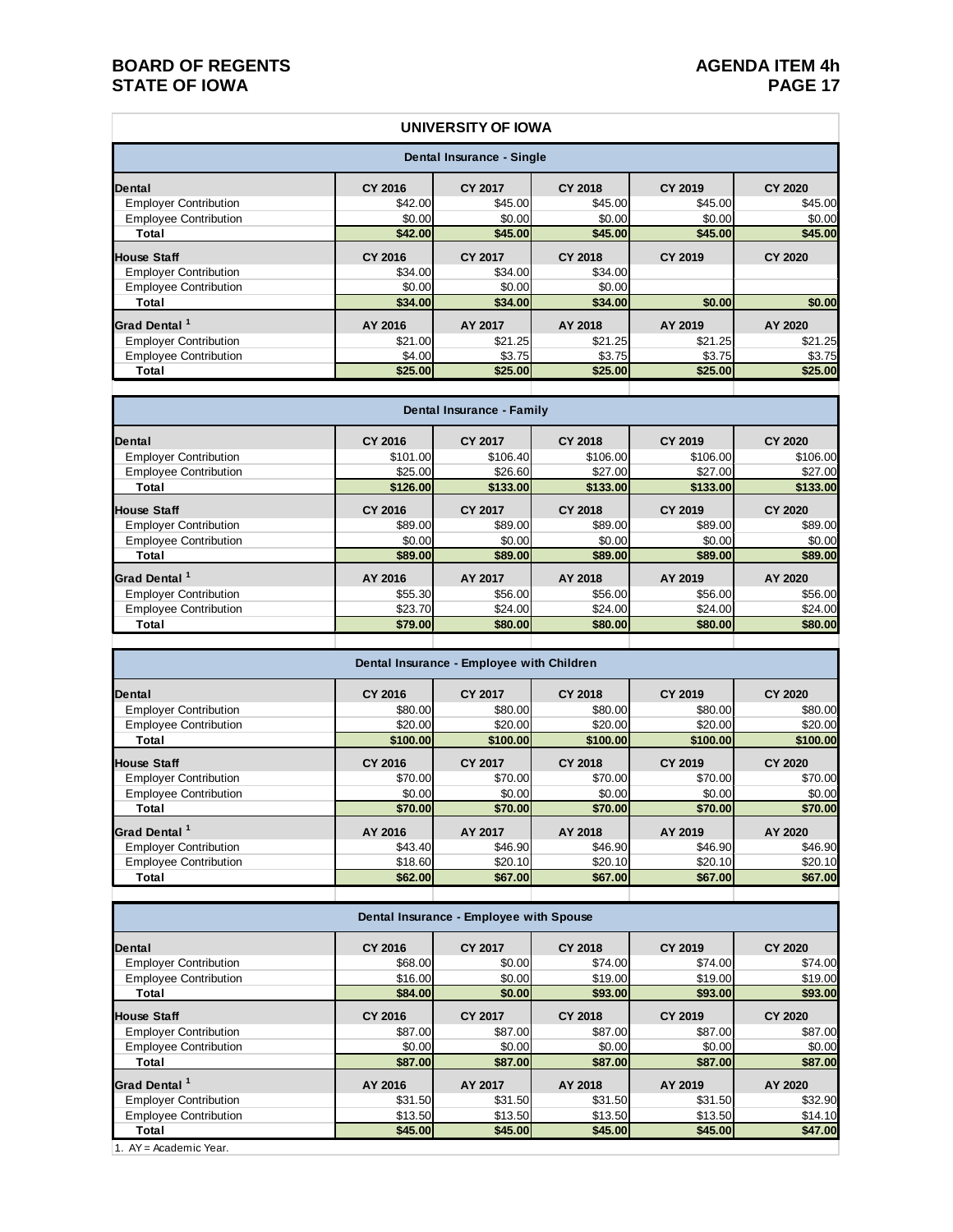#### **BOARD OF REGENTS**<br>**BOARD OF REGENTS AGENDA ITEM 4h**<br>PAGE 18 **STATE OF IOWA**

 $\Gamma$ 

| <b>IOWA STATE UNIVERSITY</b>                                             |         |         |         |         |                |  |  |  |  |
|--------------------------------------------------------------------------|---------|---------|---------|---------|----------------|--|--|--|--|
| <b>IOWA SCHOOL FOR THE DEAF / IOWA BRAILLE AND SIGHT SAVING SCHOOL *</b> |         |         |         |         |                |  |  |  |  |
| Dental Insurance - Single                                                |         |         |         |         |                |  |  |  |  |
| <b>Basic - Faculty/Staff</b>                                             | CY 2016 | CY 2017 | CY 2018 | CY 2019 | <b>CY 2020</b> |  |  |  |  |
| <b>Employer Contribution</b>                                             | \$26.00 | \$26.00 | \$26.00 | \$26.00 | \$26.00        |  |  |  |  |
| <b>Employee Contribution</b>                                             | \$0.00  | \$0.00  | \$0.00  | \$0.00  | \$0.00         |  |  |  |  |
| Total                                                                    | \$26.00 | \$26.00 | \$26.00 | \$26.00 | \$26.00        |  |  |  |  |
| <b>Comprehensive - Faculty/Staff</b>                                     |         |         |         |         |                |  |  |  |  |
| <b>Employer Contribution</b>                                             | \$26.00 | \$26,00 | \$26.00 | \$26.00 | \$26.00        |  |  |  |  |
| <b>Employee Contribution</b>                                             | \$16.00 | \$16.00 | \$16.00 | \$16.00 | \$16.00        |  |  |  |  |
| Total                                                                    | \$42.00 | \$42.00 | \$42.00 | \$42.00 | \$42.00        |  |  |  |  |
| <b>Basic - Merit</b>                                                     |         |         |         |         |                |  |  |  |  |
| <b>Employer Contribution</b>                                             | n/a     | \$26.00 | \$26.00 | \$26.00 | \$26.00        |  |  |  |  |
| <b>Employee Contribution</b>                                             | n/a     | \$0.00  | \$0.00  | \$0.00  | \$0.00         |  |  |  |  |
| Total                                                                    | \$0.00  | \$26.00 | \$26.00 | \$26.00 | \$26.00        |  |  |  |  |
| <b>Comprehensive - Merit</b>                                             |         |         |         |         |                |  |  |  |  |
| <b>Employer Contribution</b>                                             | n/a     | \$26.00 | \$26.00 | \$26.00 | \$26.00        |  |  |  |  |
| <b>Employee Contribution</b>                                             | n/a     | \$16.00 | \$16.00 | \$16.00 | \$16.00        |  |  |  |  |
| Total                                                                    | \$0.00  | \$42.00 | \$42.00 | \$42.00 | \$42.00        |  |  |  |  |

| Dental Insurance - Family            |          |          |          |          |                |  |  |  |
|--------------------------------------|----------|----------|----------|----------|----------------|--|--|--|
| <b>Basic - Faculty/Staff</b>         | CY 2016  | CY 2017  | CY 2018  | CY 2019  | <b>CY 2020</b> |  |  |  |
| <b>Employer Contribution</b>         | \$26.00  | \$26.00  | \$26.00  | \$26.00  | \$26.00        |  |  |  |
| <b>Employee Contribution</b>         | \$45,00  | \$45.00  | \$45.00  | \$45.00  | \$45.00        |  |  |  |
| Total                                | \$71.00  | \$71.00  | \$71.00  | \$71.00  | \$71.00        |  |  |  |
| <b>Comprehensive - Faculty/Staff</b> |          |          |          |          |                |  |  |  |
| <b>Employer Contribution</b>         | \$26,00  | \$26,00  | \$26.00  | \$26.00  | \$26.00        |  |  |  |
| <b>Employee Contribution</b>         | \$96.00  | \$96.00  | \$96.00  | \$96.00  | \$96.00        |  |  |  |
| Total                                | \$122.00 | \$122.00 | \$122.00 | \$122.00 | \$122.00       |  |  |  |
| <b>Basic - Merit</b>                 |          |          |          |          |                |  |  |  |
| <b>Employer Contribution</b>         | n/a      | \$26.00  | \$26.00  | \$26.00  | \$26.00        |  |  |  |
| <b>Employee Contribution</b>         | n/a      | \$45.00  | \$45.00  | \$45.00  | \$45.00        |  |  |  |
| Total                                | \$0.00   | \$71.00  | \$71.00  | \$71.00  | \$71.00        |  |  |  |
| <b>Comprehensive - Merit</b>         |          |          |          |          |                |  |  |  |
| <b>Employer Contribution</b>         | n/a      | \$26.00  | \$26.00  | \$26.00  | \$26.00        |  |  |  |
| <b>Employee Contribution</b>         | n/a      | \$96.00  | \$96.00  | \$96.00  | \$96.00        |  |  |  |
| Total                                | \$0.00   | \$122.00 | \$122.00 | \$122.00 | \$122.00       |  |  |  |

**Basic - Faculty/Staff CY 2016 CY 2017 CY 2018 CY 2019 CY 2020** Employer Contribution \$26.00 \$26.00 \$26.00 \$26.00 \$26.00 Employee Contribution **537.00** \$37.00 \$37.00 \$37.00 \$37.00 \$37.00 \$37.00 \$37.00 \$58.00 \$63.00 \$63.00 **Total \$63.00 \$63.00 \$63.00 \$63.00 \$63.00 Comprehensive - Faculty/Staff** Employer Contribution  $\frac{$26.00}{$82.00}$  \$26.00 \$26.00 \$26.00 \$26.00 \$26.00 \$26.00 \$26.00 \$26.00 \$32.00 \$32.00 \$82.00 \$32.00 \$82.00 \$82.00 \$82.00 \$82.00 \$82.00 \$82.00 \$82.00 \$82.00 \$82.00 \$82.00 \$82.00 \$82.00 \$82.00 \$82.00 Employee Contribution \$82.00 \$82.00 \$82.00 \$82.00 \$82.00 **Total \$108.00 \$108.00 \$108.00 \$108.00 \$108.00 Basic - Merit** Employer Contribution<br>
Employee Contribution<br>
Employee Contribution<br>  $\frac{1}{28}$  126.00 \$26.00 \$26.00 \$26.00 \$26.00 \$27.00 \$37.00 \$37.00 Employee Contribution 1/a 337.00 \$37.00 \$37.00 \$37.00 \$37.00 \$37.00 \$37.00 \$53.00 \$63.00 \$63.00 \$63.00 \$63.00 **Total \$0.00 \$63.00 \$63.00 \$63.00 \$63.00 Comprehensive - Merit** Employer Contribution <br>
Employee Contribution 1/a  $\frac{1}{26}$  1  $\frac{1}{26}$  1  $\frac{1}{26}$  1  $\frac{1}{26}$  1  $\frac{1}{26}$  1  $\frac{1}{26}$  1  $\frac{1}{26}$  1  $\frac{1}{26}$  1  $\frac{1}{26}$  1  $\frac{1}{26}$  1  $\frac{1}{26}$  1  $\frac{1}{26}$  1  $\frac{1}{26}$  1  $\frac$ Employee Contribution **1/a** \$82.00 \$82.00 \$82.00 \$82.00 \$82.00 \$82.00 \$82.00 \$82.00 \$82.00 \$82.00 \$82.00 \$108.00 \$108.00 \$108.00 \$108.00 \$108.00 \$108.00 \$108.00 \$108.00 \$108.00 \$108.00 \$108.00 \$108.00 \$108.00 \$108.00 \$108. **Total \$0.00 \$108.00 \$108.00 \$108.00 \$108.00 Dental Insurance - Employee with Children**

| Dental Insurance - Employee with Spouse |          |          |          |          |          |  |  |  |
|-----------------------------------------|----------|----------|----------|----------|----------|--|--|--|
| <b>Basic - Faculty/Staff</b>            | CY 2016  | CY 2017  | CY 2018  | CY 2019  | CY 2020  |  |  |  |
| <b>Employer Contribution</b>            | \$26.00  | \$26.00  | \$26.00  | \$26.00  | \$26.00  |  |  |  |
| <b>Employee Contribution</b>            | \$30,00  | \$30.00  | \$30.00  | \$30.00  | \$30.00  |  |  |  |
| Total                                   | \$56.00  | \$56.00  | \$56.00  | \$56.00  | \$56.00  |  |  |  |
| <b>Comprehensive - Faculty/Staff</b>    |          |          |          |          |          |  |  |  |
| <b>Employer Contribution</b>            | \$26.00  | \$26.00  | \$26.00  | \$26.00  | \$26.00  |  |  |  |
| <b>Employee Contribution</b>            | \$77.00  | \$77.00  | \$77.00  | \$77.00  | \$77.00  |  |  |  |
| Total                                   | \$103.00 | \$103.00 | \$103.00 | \$103.00 | \$103.00 |  |  |  |
| <b>Basic - Merit</b>                    |          |          |          |          |          |  |  |  |
| <b>Employer Contribution</b>            | n/a      | \$26.00  | \$26.00  | \$26.00  | \$26.00  |  |  |  |
| <b>Employee Contribution</b>            | n/a      | \$30.00  | \$30.00  | \$30.00  | \$30.00  |  |  |  |
| Total                                   | \$0.00   | \$56.00  | \$56.00  | \$56.00  | \$56.00  |  |  |  |
| <b>Comprehensive - Merit</b>            |          |          |          |          |          |  |  |  |
| <b>Employer Contribution</b>            | n/a      | \$26.00  | \$26.00  | \$26.00  | \$26.00  |  |  |  |
| <b>Employee Contribution</b>            | n/a      | \$77.00  | \$77.00  | \$77.00  | \$77.00  |  |  |  |
| Total                                   | \$0.00   | \$103.00 | \$103.00 | \$103.00 | \$103.00 |  |  |  |
|                                         |          |          |          |          |          |  |  |  |

*\* Employees of ISD and IBSSS participate in insurance plans at ISU.*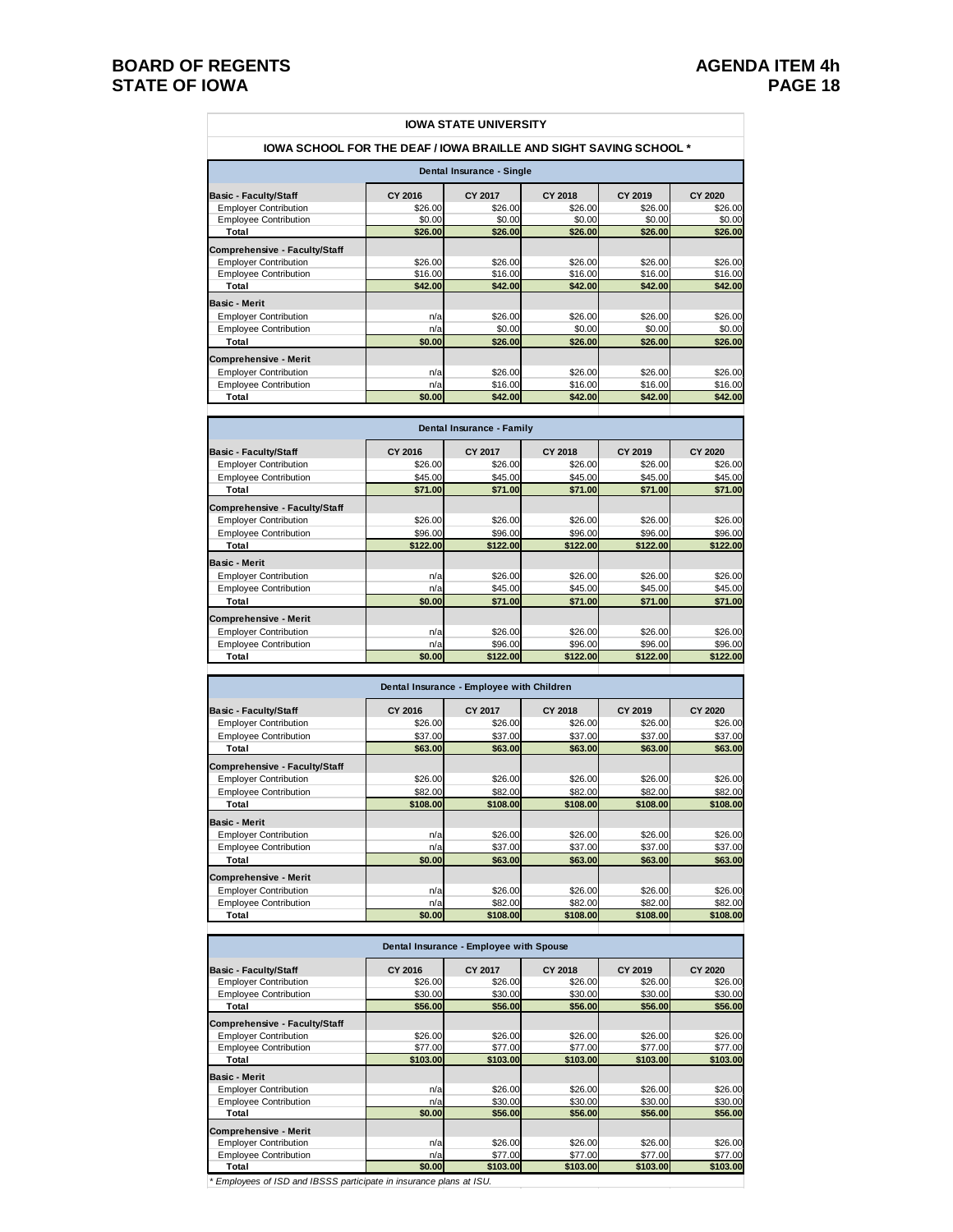#### **BOARD OF REGENTS**<br> **BOARD OF REGENTS**<br> **BOARD OF IOWA**<br> **PAGE 19 STATE OF IOWA**

#### **UNIVERSITY OF NORTHERN IOWA**

| Dental Insurance - Single                 |          |                |                |          |                |  |  |  |
|-------------------------------------------|----------|----------------|----------------|----------|----------------|--|--|--|
| Dental II*                                | CY 2016  | CY 2017        | <b>CY 2018</b> | CY 2019  | <b>CY 2020</b> |  |  |  |
| <b>Employer Contribution</b>              | \$25.50  | \$25.50        | \$25.50        | \$25.50  | \$25.50        |  |  |  |
| <b>Employee Contribution</b>              | \$6.00   | \$6.00         | \$6.00         | \$6.00   | \$6.00         |  |  |  |
| Total                                     | \$31.50  | \$31.50        | \$31.50        | \$31.50  | \$31.50        |  |  |  |
| * Dental II includes Faculty as of 1/1/18 |          |                |                |          |                |  |  |  |
|                                           |          |                |                |          |                |  |  |  |
|                                           |          |                |                |          |                |  |  |  |
| Dental Insurance - Family                 |          |                |                |          |                |  |  |  |
| <b>Dental II</b>                          | CY 2016  | <b>CY 2017</b> | CY 2018        | CY 2019  | <b>CY 2020</b> |  |  |  |
| <b>Employer Contribution</b>              | \$54.75  | \$54.75        | \$54.75        | \$54.75  | \$54.75        |  |  |  |
| <b>Employee Contribution</b>              | \$54.75  | \$54.75        | \$54.75        | \$54.75  | \$54.75        |  |  |  |
| Total                                     | \$109.50 | \$109,50       | \$109.50       | \$109.50 | \$109.50       |  |  |  |

*\* Dental II includes Faculty as of 1/1/18*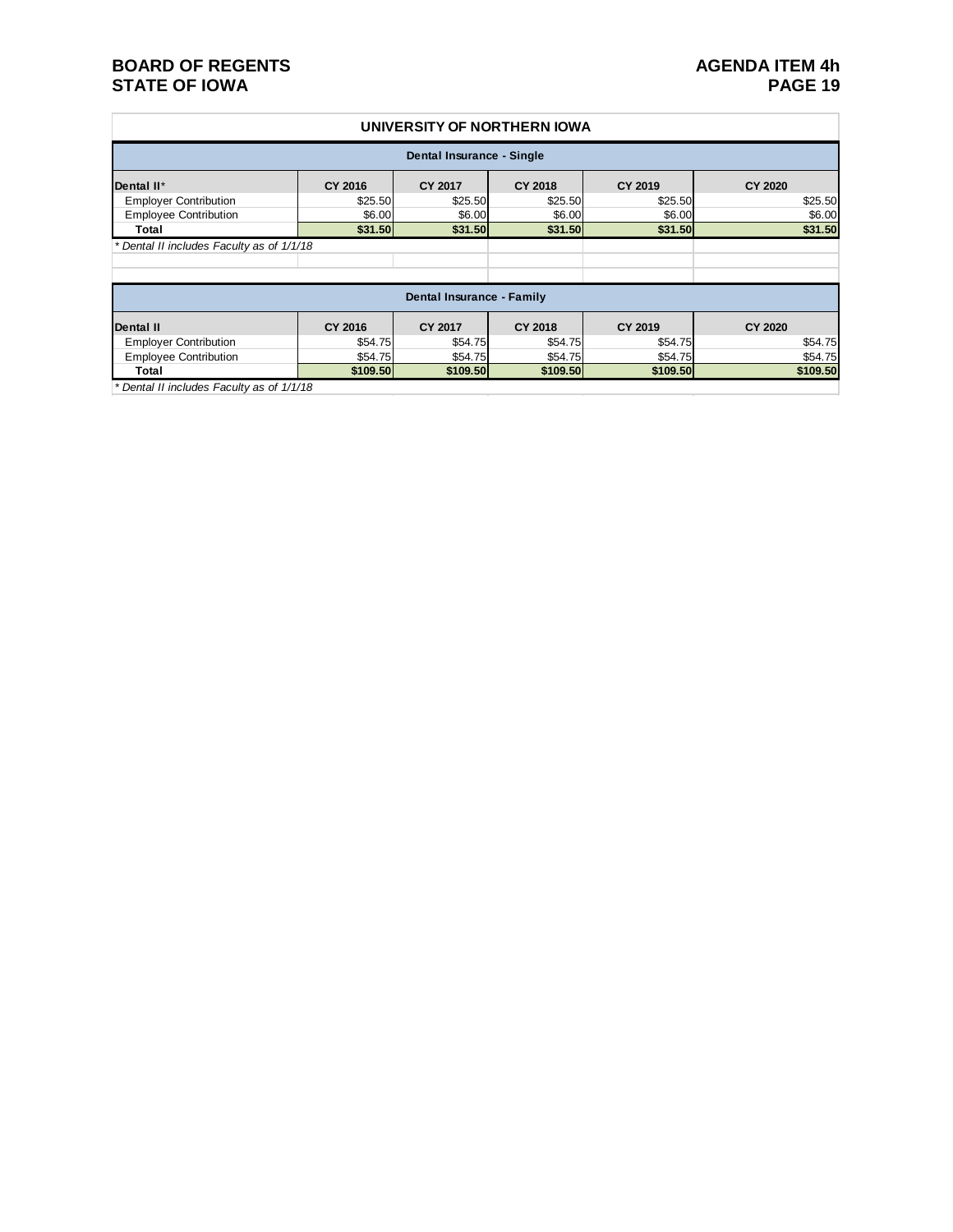## **Salaries**

### **Salary Policies**

In June 2019, the Board approved the following salary policies for the institutions for FY 2020:

#### **COLLECTIVE BARGAINING AGREEMENTS**

*American Federation of State, County, and Municipal Employees (AFSCME - all institutions)*: The statewide collective bargaining agreement (CBA) with AFSCME provides a two and one tenth percent (2.1%) increase on July 1, 2019, for employees in the bargaining units covered by this CBA. The Board of Regents employs approximately six thousand four hundred (6,400) AFSCME covered staff in blue collar, education, security, technical and clerical units at its institutions.

*SERVICE EMPLOYEES INTERNATIONAL UNION (SEIU – tertiary care employees at UIHC):* A CBA for a two-year contract beginning July 1, 2019, with SEIU provides two and one tenth percent (2.1%) increase on July 1, 2019, for employees covered by this CBA. There are approximately three thousand seven hundred (3,800) SEIU covered staff.

*COGS (University of Iowa graduate assistants):* A CBA for a two-year contract beginning July 1, 2019, with the United Electrical, Radio and Machine Workers of America, Local 896/COGS provides a two and one tenth percent (2.1%) increase in the average graduate assistant stipend on July 1, 2019 (there are no steps). There are approximately two thousand (2,000) COGS covered staff.

*UNI – UNITED FACULTY (faculty at the University of Northern Iowa):* A CBA for a two-year contract beginning July 1, 2019, was reached with UNI-United Faculty. The agreement provides for a wage increase of a two and one tenth percent (2.1%) on July 1, 2019 (there are no step increases). There are approximately six hundred sixty (660) UNI-United Faculty covered staff.

#### **REGENT MERIT SYSTEM SALARY POLICY**

*Regent Merit System Supervisory and Confidential Staff Wage Increase: A*s customary, the wage increase proposed for the non-represented supervisory and confidential staff in the Regent Merit System is the same as that negotiated with AFSCME for employees in statewide bargaining units and results in the attached pay matrix (See Attachment A). The two-year AFSCME agreement beginning July 1, 2019, provides for a two and one tenth percent (2.1%) increase on July 1, 2019.

*Regent Merit System Employee Merit Increase:* Merit increases will be set in salary policy for both represented and non-represented merit employees.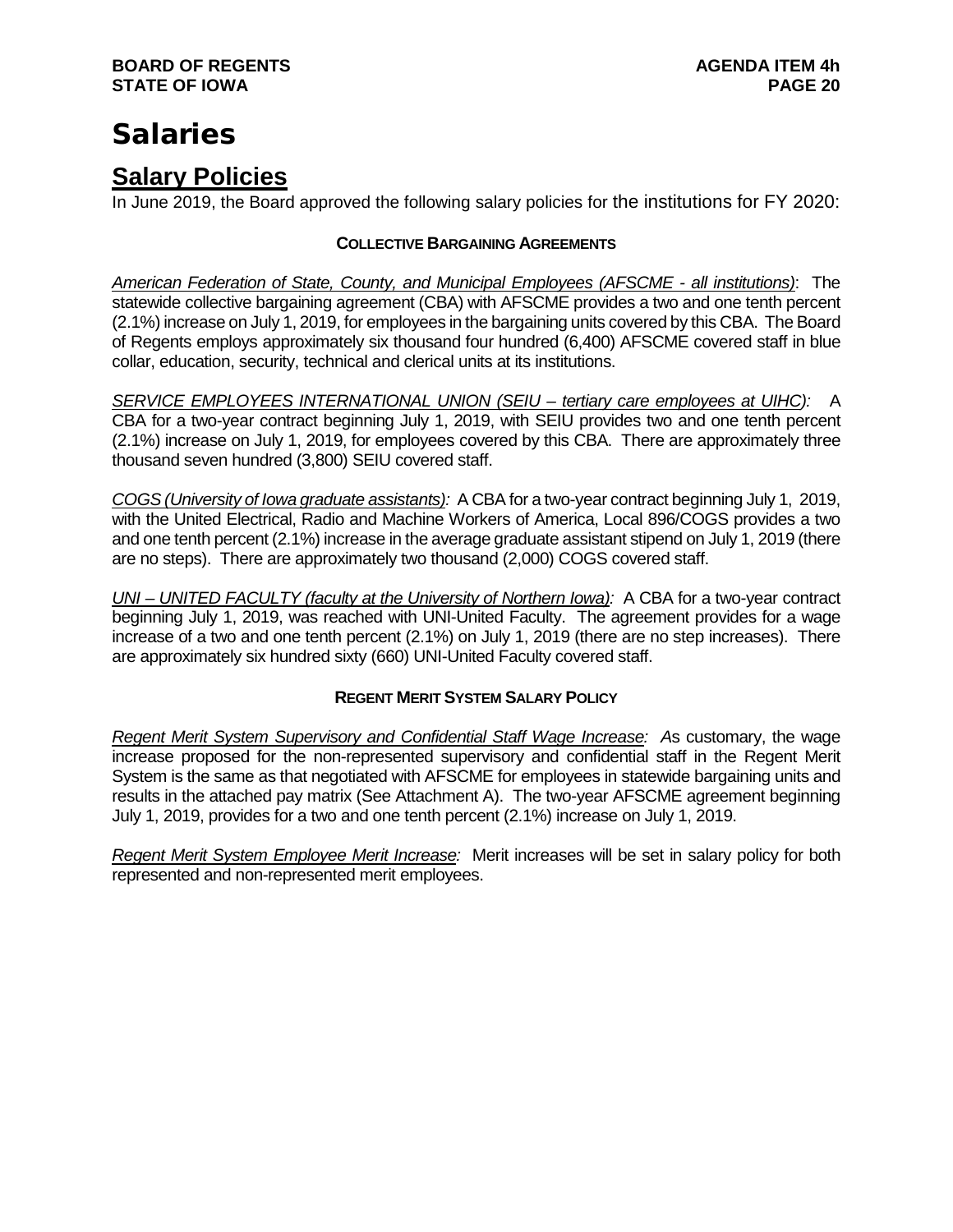## **Regent Merit System Pay Matrix** (Continued on next page)

| Board of Regents, State of Iowa       |                  |                |                |  |  |  |  |
|---------------------------------------|------------------|----------------|----------------|--|--|--|--|
| <b>Regent Merit System Pay Matrix</b> |                  |                |                |  |  |  |  |
| <b>July 1, 2019</b>                   |                  |                |                |  |  |  |  |
| Grade                                 | <b>Pay Basis</b> | 7/1/2019       | 7/1/2019       |  |  |  |  |
|                                       |                  | <b>Minimum</b> | <b>Maximum</b> |  |  |  |  |
| 1                                     | Hourly           | 9.85           | 18.12          |  |  |  |  |
| $\overline{2}$                        | Hourly           | 10.81          | 18.91          |  |  |  |  |
|                                       | Hourly           | 13.31          | 19.79          |  |  |  |  |
| 3                                     | Semi-Monthly     | 1,157.97       | 1,721.73       |  |  |  |  |
|                                       | Monthly          | 2,315.94       | 3,443.46       |  |  |  |  |
|                                       | Annual           | 27,791.28      | 41,321.52      |  |  |  |  |
|                                       | Hourly           | 13.89          | 20.69          |  |  |  |  |
| 4                                     | Semi-Monthly     | 1,208.43       | 1,800.03       |  |  |  |  |
|                                       | Monthly          | 2,416.86       | 3,600.06       |  |  |  |  |
|                                       | Annual           | 29,002.32      | 43,200.72      |  |  |  |  |
|                                       | Hourly           | 14.53          | 21.61          |  |  |  |  |
| 5                                     | Semi-Monthly     | 1,264.11       | 1,880.07       |  |  |  |  |
|                                       | Monthly          | 2,528.22       | 3,760.14       |  |  |  |  |
|                                       | Annual           | 30,338.64      | 45,121.68      |  |  |  |  |
|                                       | Hourly           | 15.20          | 22.59          |  |  |  |  |
| 6                                     | Semi-Monthly     | 1,322.40       | 1,965.33       |  |  |  |  |
|                                       | Monthly          | 2,644.80       | 3,930.66       |  |  |  |  |
|                                       | Annual           | 31,737.60      | 47, 167. 92    |  |  |  |  |
|                                       | Hourly           | 15.86          | 23.60          |  |  |  |  |
|                                       | Semi-Monthly     | 1,379.82       | 2,053.20       |  |  |  |  |
| $\overline{7}$                        | Monthly          | 2,759.64       | 4,106.40       |  |  |  |  |
|                                       | Annual           | 33,115.68      | 49,276.80      |  |  |  |  |
|                                       | Hourly           | 16.57          | 24.66          |  |  |  |  |
|                                       | Semi-Monthly     | 1,441.59       | 2,145.42       |  |  |  |  |
| 8                                     | Monthly          | 2,883.18       | 4,290.84       |  |  |  |  |
|                                       | Annual           | 34,598.16      | 51,490.08      |  |  |  |  |
|                                       | Hourly           | 17.36          | 25.77          |  |  |  |  |
|                                       | Semi-Monthly     | 1,510.32       | 2,241.99       |  |  |  |  |
| 9                                     | Monthly          | 3,020.64       | 4,483.98       |  |  |  |  |
|                                       | Annual           | 36,247.68      | 53,807.76      |  |  |  |  |
|                                       | Hourly           | 18.11          | 26.92          |  |  |  |  |
|                                       | Semi-Monthly     | 1,575.57       | 2,342.04       |  |  |  |  |
| 10                                    | Monthly          | 3,151.14       | 4,684.08       |  |  |  |  |
|                                       | Annual           | 37,813.68      | 56,208.96      |  |  |  |  |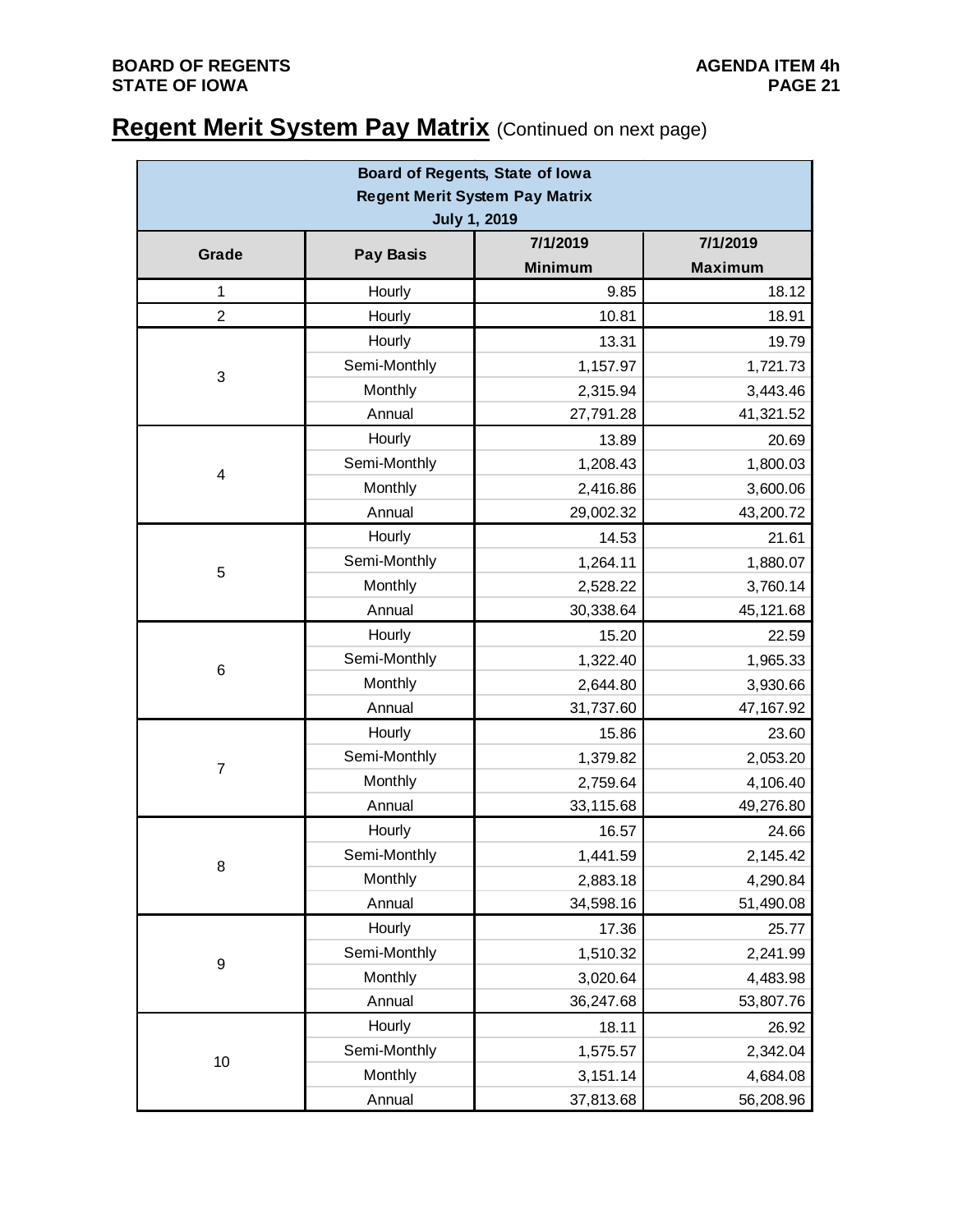#### **BOARD OF REGENTS**<br> **BOARD OF REGENTS**<br> **BOARD OF IOWA**<br>
PAGE 22 **STATE OF IOWA**

|    | Hourly       | 18.90     | 28.15     |
|----|--------------|-----------|-----------|
| 11 | Semi-Monthly | 1,644.30  | 2,449.05  |
|    | Monthly      | 3,288.60  | 4,898.10  |
|    | Annual       | 39,463.20 | 58,777.20 |
|    | Hourly       | 19.79     | 29.42     |
| 12 | Semi-Monthly | 1,721.73  | 2,559.54  |
|    | Monthly      | 3,443.46  | 5,119.08  |
|    | Annual       | 41,321.52 | 61,428.96 |
|    | Hourly       | 20.65     | 30.73     |
|    | Semi-Monthly | 1,796.55  | 2,673.51  |
| 13 | Monthly      | 3,593.10  | 5,347.02  |
|    | Annual       | 43,117.20 | 64,164.24 |
|    | Hourly       | 21.61     | 32.11     |
| 14 | Semi-Monthly | 1,880.07  | 2,793.57  |
|    | Monthly      | 3,760.14  | 5,587.14  |
|    | Annual       | 45,121.68 | 67,045.68 |
|    | Hourly       | 22.57     | 33.56     |
|    | Semi-Monthly | 1,963.59  | 2,919.72  |
| 15 | Monthly      | 3,927.18  | 5,839.44  |
|    | Annual       | 47,126.16 | 70,073.28 |
|    | Hourly       | 23.59     | 35.05     |
| 16 | Semi-Monthly | 2,052.33  | 3,049.35  |
|    | Monthly      | 4,104.66  | 6,098.70  |
|    | Annual       | 49,255.92 | 73,184.40 |
|    | Hourly       | 24.65     | 36.66     |
| 17 | Semi-Monthly | 2,144.55  | 3,189.42  |
|    | Monthly      | 4,289.10  | 6,378.84  |
|    | Annual       | 51,469.20 | 76,546.08 |
|    | Hourly       | 25.76     | 38.28     |
|    | Semi-Monthly | 2,241.12  | 3,330.36  |
| 18 | Monthly      | 4,482.24  | 6,660.72  |
|    | Annual       | 53,786.88 | 79,928.64 |
|    | Hourly       | 26.90     | 39.99     |
| 19 | Semi-Monthly | 2,340.30  | 3,479.13  |
|    | Monthly      | 4,680.60  | 6,958.26  |
|    | Annual       | 56,167.20 | 83,499.12 |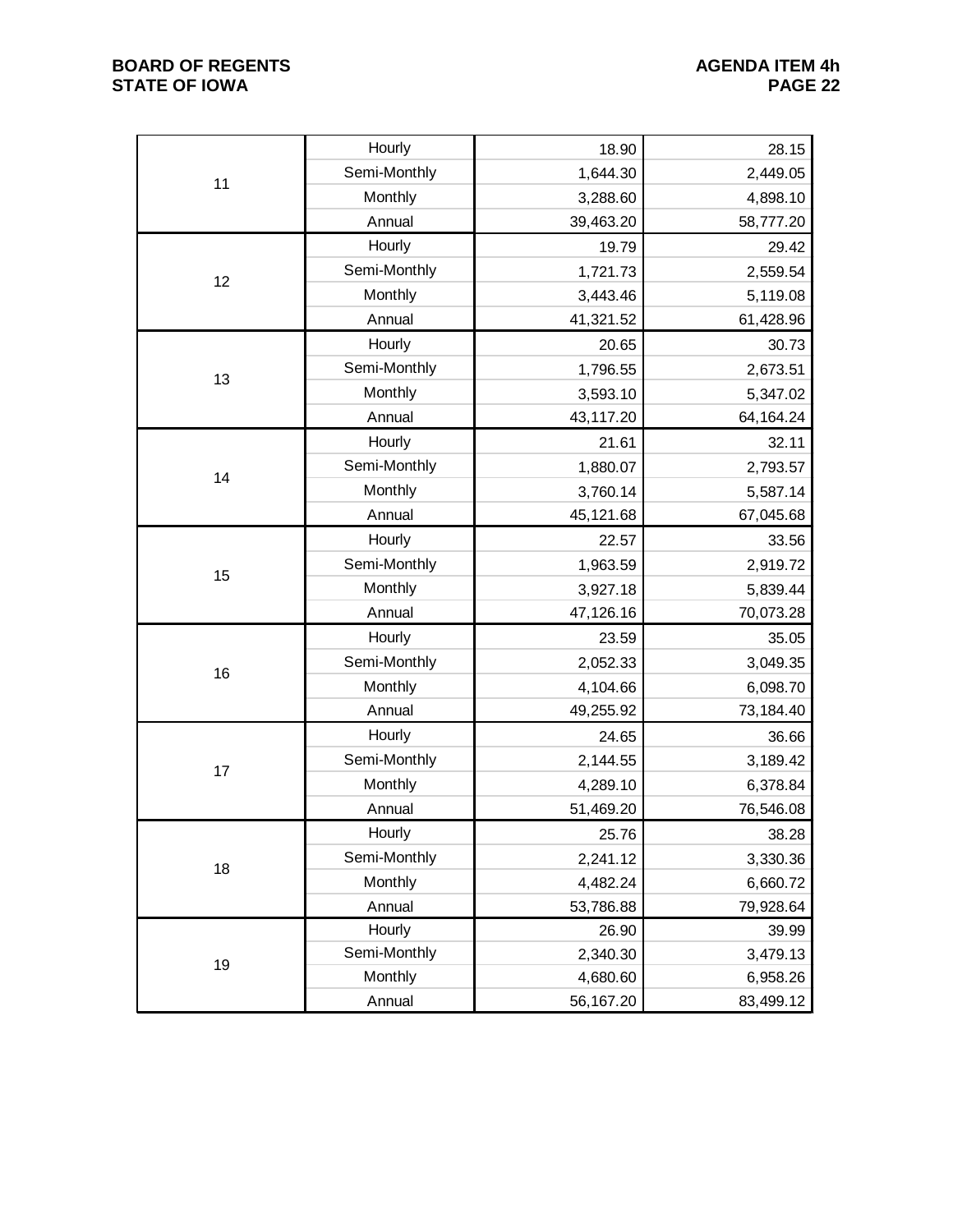| Average Estimated Total Compensation - FY 2020 <sup>1</sup> |                  |                  |                  |                              |                |              |  |  |
|-------------------------------------------------------------|------------------|------------------|------------------|------------------------------|----------------|--------------|--|--|
|                                                             |                  |                  |                  |                              |                |              |  |  |
|                                                             | <b>Professor</b> | <b>Associate</b> | <b>Assistant</b> | Overall Average <sup>2</sup> | <b>P&amp;S</b> | <b>Merit</b> |  |  |
| $\overline{\text{SUI}}^3$                                   | \$227,651        | \$169,304        | \$168,062        | \$190,778                    | \$100,932      | \$64,620     |  |  |
| <b>ISU</b>                                                  | \$169,236        | \$114,893        | \$101,106        | \$124,064                    | \$87,949       | \$61,108     |  |  |
| UNI                                                         | \$123,768        | \$104,677        | \$94,601         | \$109,275                    | \$99,460       | \$73,092     |  |  |
| ISD <sup>4</sup>                                            | --               |                  | --               | \$110,039                    | \$78,947       | \$53,442     |  |  |
| <b>IBSSS<sup>4</sup></b>                                    | --               | --               | --               | \$96,982                     | \$77,278       | \$67,726     |  |  |

*1. Includes Benefits.*

*2. Weighted by the number of faculty.*

*3. P&S employees at SUI - non-hospital, non-SEIU.*

*4. The majority of ISD and IBSSS merit employees are on nine-month appointments.*

| Average Salaries <sup>1, 2</sup>             |           |           |           |           |           |           |  |
|----------------------------------------------|-----------|-----------|-----------|-----------|-----------|-----------|--|
| Faculty <sup>3</sup>                         | FY 2015   | FY 2016   | FY 2017   | FY 2018   | FY 2019   | FY 2020   |  |
| SUI <sup>4</sup>                             | \$104,483 | \$105,611 | \$107,798 | \$111,952 | \$112,243 | \$113,206 |  |
| ISU <sup>4</sup>                             | \$88,113  | \$89,008  | \$94,341  | \$93,328  | \$96,766  | \$97,153  |  |
| <b>UNI</b>                                   | \$75,780  | \$76,733  | \$78,912  | \$79,691  | \$76,751  | \$80,436  |  |
| <b>ISD</b>                                   | \$68,355  | \$65,098  | \$67,823  | \$66,867  | \$67,573  | \$81,004  |  |
| <b>IBSSS</b>                                 | \$66,763  | \$66,764  | \$67,785  | \$69,155  | \$68,315  | \$71,924  |  |
| <b>Professional and Scientific</b>           | FY 2015   | FY 2016   | FY 2017   | FY 2018   | FY 2019   | FY 2020   |  |
| SUI <sup>5</sup>                             | \$68,169  | \$68,711  | \$69,477  | \$70,688  | \$70,480  | \$71,600  |  |
| <b>ISU</b>                                   | \$59,483  | \$61,415  | \$62,376  | \$63,434  | \$64,319  | \$65,341  |  |
| <b>UNI</b>                                   | \$65,468  | \$65,901  | \$68,188  | \$66,101  | \$68,910  | \$66,247  |  |
| <b>ISD</b>                                   | \$58,626  | \$58,132  | \$60,354  | \$61,912  | \$64,526  | \$60,065  |  |
| <b>IBSSS</b>                                 | \$70,148  | \$59,768  | \$61,507  | \$62,122  | \$53,253  | \$57,792  |  |
| Service Employees International Union (SEIU) | \$65,512  | \$66,225  | \$67,146  | \$68,237  | \$69,029  | \$69,723  |  |
| <b>Merit</b>                                 | FY 2015   | FY 2016   | FY 2017   | FY 2018   | FY 2019   | FY 2020   |  |
| SUI                                          | \$41,072  | \$41,454  | \$42,035  | \$42,389  | \$41,690  |           |  |
| <b>ISU</b>                                   | 43,848    | 44,687    | 43,117    | \$42,805  | \$42,059  |           |  |
| <b>UNI</b>                                   | 45,047    | 45,670    | 46,539    | \$46,742  | \$47,463  |           |  |
| <b>ISD</b>                                   | 40,340    | 32,982    | 34,878    | \$31,825  | \$34,379  |           |  |
| <b>IBSSS</b>                                 | 41,507    | 41,780    | 44,143    | \$41,571  | \$42,162  |           |  |
| System-Wide                                  | 42,363    | 41,315    | 42,142    | \$41,066  | \$41,550  |           |  |

*1. Excludes benefits.*

*2. Faculty and Professional and Scientific numbers are as of July 1, 2019; Merit numbers are as of June 30, 2018 and allow for all midyear changes (step increases and other.) FY2020 Merit salaries will be included in the next report.*

*3. Faculty salaries are shown as annualized figures for 9-month equivalent positions.*

*4. Excludes salaries for: (1) professional colleges of Medicine, Dentistry, and Law at SUI; and (2) Veterinary Medicine and faculty associated with the Agricultural Experiment Station and the Cooperative Extension Service at ISU. Includes the top three Faculty ranks at SUI.*

*5. Includes all university and hospital non-SEIU employees. Does not include SEIU or three highest paid head coaches.*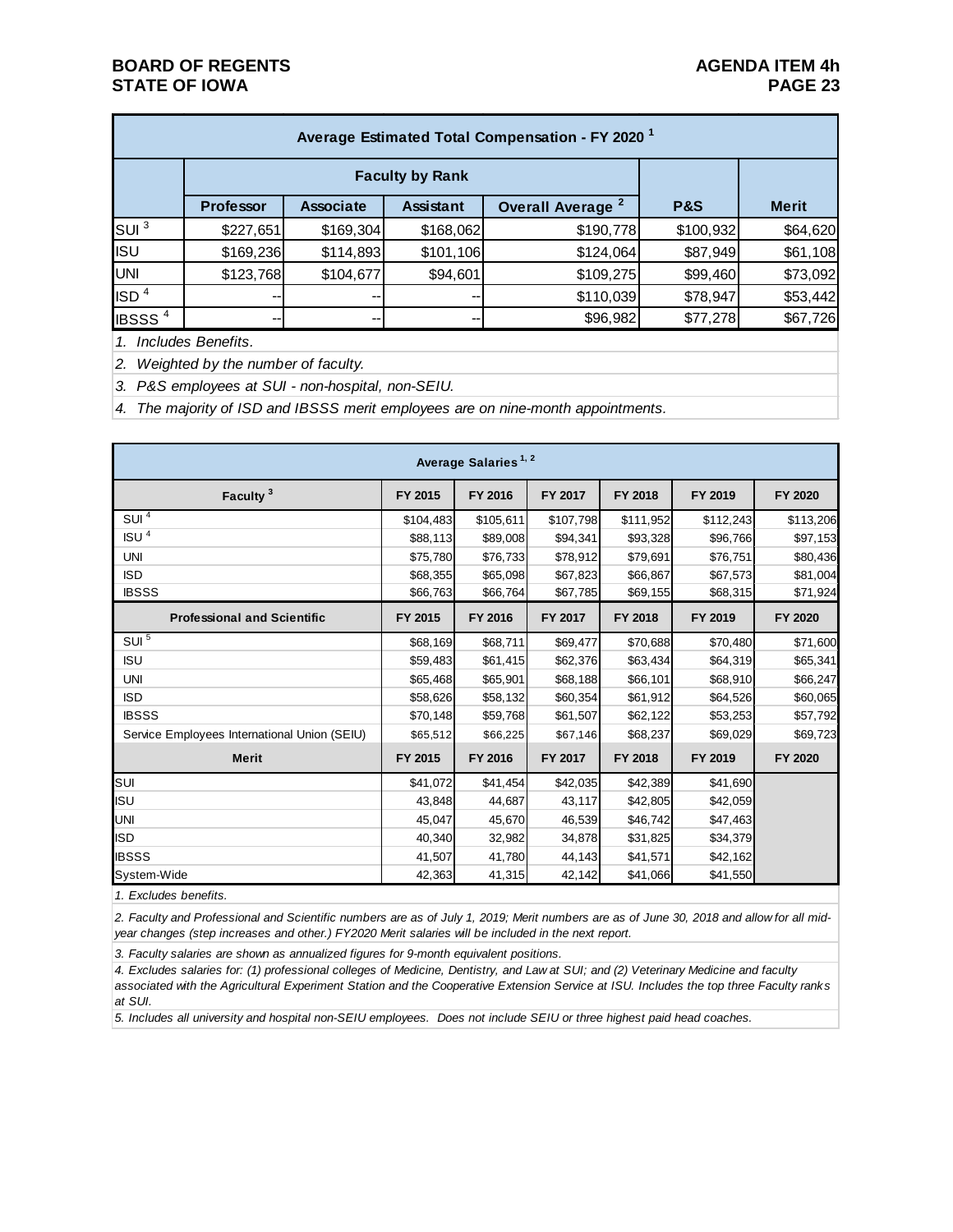#### **BOARD OF REGENTS**<br>**BOARD OF REGENTS AGENDA ITEM 4h**<br>**PAGE 24 STATE OF IOWA**

| <b>Average Salary Increases</b>              |         |         |         |         |         |                                           |  |
|----------------------------------------------|---------|---------|---------|---------|---------|-------------------------------------------|--|
| <b>Faculty</b>                               | FY 2016 | FY 2017 | FY 2018 | FY 2019 | FY 2020 | Five-Year<br><b>Period Average</b>        |  |
| University of lowa                           | 1.9%    | 2.6%    | 2.6%    | 0.8%    | 2.5%    | 2.1%                                      |  |
| <b>Iowa State University</b>                 | 1.3%    | 3.8%    | 0.0%    | 1.0%    | 3.1%    | 1.8%                                      |  |
| University of Northern Iowa                  | 2.5%    | 2.5%    | 1.4%    | 1.3%    | 2.1%    | 2.0%                                      |  |
| lowa School for the Deaf                     | 1.6%    | 2.1%    | 2.3%    | 1.1%    | 3.7%    | 2.2%                                      |  |
| lowa Braille and Sight Saving School         | 3.3%    | 3.4%    | 2.7%    | 2.9%    | 3.0%    | 3.1%                                      |  |
| <b>Professional and Scientific</b>           | FY 2016 | FY 2017 | FY 2018 | FY 2019 |         | <b>Five-Year</b><br><b>Period Average</b> |  |
| University of lowa                           | 2.4%    | 2.6%    | 1.8%    | 0.6%    | 1.6%    | 1.8%                                      |  |
| <b>Iowa State University</b>                 | 1.2%    | 3.7%    | 0.0%    | 1.0%    | 3.4%    | 1.9%                                      |  |
| University of Northern Iowa                  | 1.3%    | 2.5%    | 1.7%    | 1.5%    | 2.1%    | 1.8%                                      |  |
| lowa School for the Deaf                     | 1.6%    | 6.5%    | 1.8%    | 1.0%    | 4.3%    | 3.0%                                      |  |
| lowa Braille and Sight Saving School         | 1.0%    | 1.6%    | 1.0%    | 1.0%    | 3.0%    | 1.5%                                      |  |
| Service Employees International Union (SEIU) | 2.7%    | 2.7%    | 2.9%    | 1.9%    |         | 2.6%                                      |  |
| <b>Merit</b>                                 | FY 2016 | FY 2017 | FY 2018 | FY 2019 |         | <b>Five-Year</b><br><b>Period Average</b> |  |
| University of lowa                           | 4.6%    | 5.0%    | 1.0%    | 1.0%    | 2.1%    | 2.7%                                      |  |
| Iowa State University                        | 3.9%    | 4.6%    | 1.4%    | 1.0%    | 2.5%    | 2.7%                                      |  |
| University of Northern Iowa                  | 3.5%    | 3.9%    | 1.0%    | 1.3%    | 2.1%    | 2.4%                                      |  |
| lowa School for the Deaf                     | 3.3%    | 3.2%    | 1.3%    | 1.1%    | 2.4%    | 2.3%                                      |  |
| lowa Braille and Sight Saving School         | 3.6%    | 5.1%    | 2.3%    | 1.0%    | 2.2%    | 2.8%                                      |  |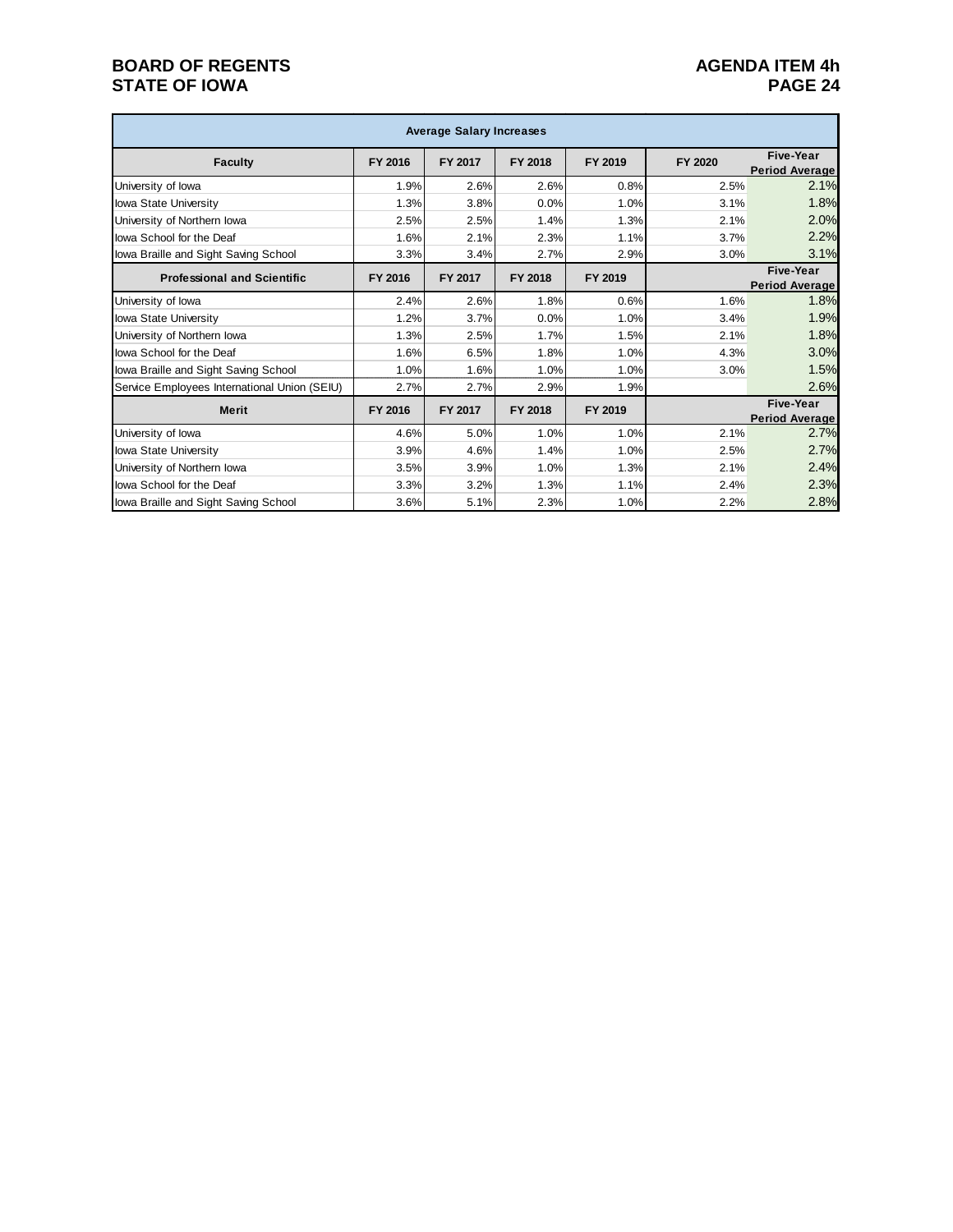## Employee Award Programs

In May 2005, the Board approved a pilot program to recognize exceptional performance by nonorganized professional and scientific staff at the University of Iowa. The program was approved for a one-year period. The program allowed for awards for exceptional performance (up to 10% of salary) and SPOT awards (\$75 or less).

Rather than ask the Board to consider an extension of the pilot award program at the University of Iowa, Regent Policy Manual §2.1(2)(A)(v) was revised to authorize such programs at the other institutions. The revision allows each institution to develop its own procedures for recognizing exceptional performance in faculty, professional and scientific and merit staff.

The University of Iowa program to recognize exceptional performance has been in place for several years. Iowa State University implemented an Extra-Meritorious Performance Pay program in FY 2011. No Exceptional Performance Awards were issued at UNI, ISD, or IBSSS for FY 2019.

#### **University of Iowa**

Flexible Pay is awarded for extra-meritorious performance demonstrated by project completion, sustained high-level performance, revenue generation, etc.

Two types of performance awards available to all regular professional and scientific (P&S) and SEIU employees are: (1) Exceptional Performance Awards and (2) SPOT Performance Awards.

To be eligible for an Exceptional Performance Award, an employee must be employed at the University of Iowa in a regular position for six months and have an exceeds expectations or outstanding performance evaluation (within the past 12 months) on file.

Flexible Pay may be awarded any time during the year in the form of a lump sum payment that is not added to the base salary. For Exceptional Performance, employees can receive up to 10% of their salary in Flexible Pay upon administrative approval. No more than 10% of the non-organized P&S employees are eligible to receive Exceptional Performance Awards. SPOT Awards of \$150.00 (net) or less allow departments to immediately recognize outstanding performance. Employees are eligible to receive up to four SPOT Awards per year. Departments are responsible for funding Flexible Pay Awards.

The University of Iowa Flexible Pay Program has provided colleges and departments with a mechanism for rewarding exceptional performance, outside of the annual salary increase cycle, that does not increase base salaries on a continuing basis. The University of Iowa is able to provide timely monetary lump sum payments to employees for completing major projects on time, recommending different and more efficient ways to perform certain activities, revenue generation, and providing excellent customer service. Five-year history of the awards program is shown on the following page.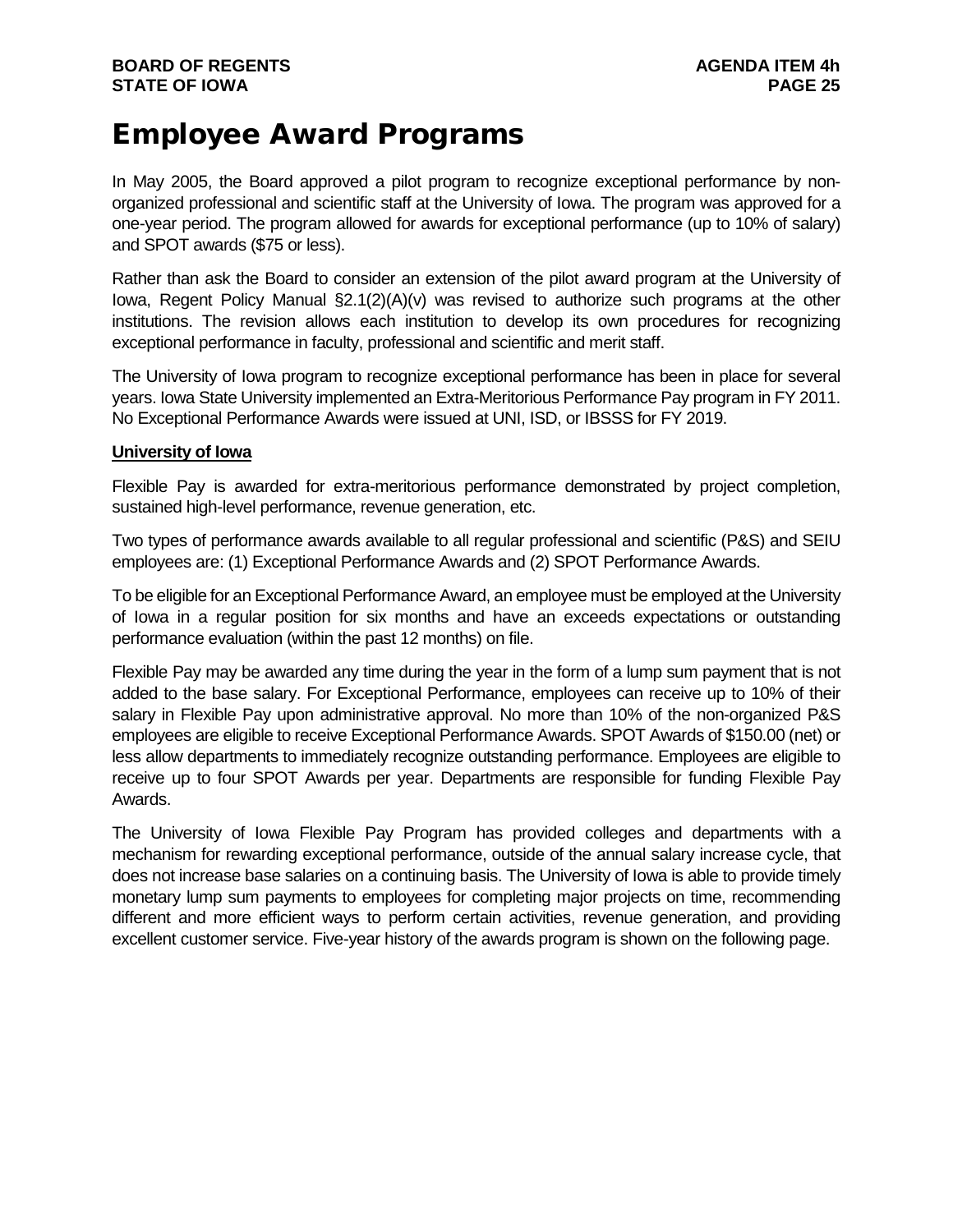#### **BOARD OF REGENTS**<br>**BOARD OF REGENTS AGENDA ITEM 4h**<br>PAGE 26 **STATE OF IOWA**

| University of Iowa - Flexible Pay Program                                                                                       |                  |                  |                  |                  |                      |  |
|---------------------------------------------------------------------------------------------------------------------------------|------------------|------------------|------------------|------------------|----------------------|--|
|                                                                                                                                 | FY 2015          | FY 2016          | FY 2017          | FY 2018          | FY 2019*             |  |
| <b>Exceptional Performance Awards</b>                                                                                           |                  |                  |                  |                  |                      |  |
| Eligible Employees                                                                                                              | 5.980            | 6.291            | 6.844            | 10.562           | 10,949               |  |
| Number of Awards Presented                                                                                                      | 252              | 288              | 298              | 261              | 284                  |  |
| Dollar Range of Awards                                                                                                          | $$300 - $21,186$ | $$500 - $18,900$ | \$250 - \$21,500 | $$125 - $19,281$ | $$200 -$<br>\$22,130 |  |
| Average Dollars Awarded                                                                                                         | \$4.668          | \$4,183          | \$3,862          | \$4,140          | \$4,994              |  |
| <b>Total Dollars Awarded</b>                                                                                                    | \$1,176,283      | \$1,204,583      | \$1,155,126      | \$1,080,510      | \$1,418,202          |  |
| <b>Spot Awards</b>                                                                                                              |                  |                  |                  |                  |                      |  |
| Eligible Employees                                                                                                              | 5,980            | 6,291            | 6.844            | 10,562           | 10,949               |  |
| Number of Awards Presented                                                                                                      | 637              | 713              | 805              | 1,343            | 1,465                |  |
| Dollar Range of Awards                                                                                                          | $$50 - $75$      | $$50 - $75$      | $$45 - $75$      | $$25 - $75$      | $$25 - $150$         |  |
| Average Dollars Awarded                                                                                                         | \$75             | \$75             | \$75             | \$74             | \$126                |  |
| <b>Total Dollars Awarded</b>                                                                                                    | \$77,483         | \$86,308         | \$97,725         | \$160,381        | \$286,294            |  |
| Percentage of Exceptional Performance Awards                                                                                    |                  |                  |                  |                  |                      |  |
| Females                                                                                                                         | 74.2%            | 60.4%            | 64.4%            | 64.8%            | 67.3%                |  |
| <b>Minorities</b>                                                                                                               | 5.6%             | 5.9%             | 7.4%             | 4.6%             | 7.4%                 |  |
| <b>Percentage of Spot Awards</b>                                                                                                |                  |                  |                  |                  |                      |  |
| Females                                                                                                                         | 63.1%            | 64.1%            | 65.0%            | 73.4%            | 71.3%                |  |
| <b>Minorities</b>                                                                                                               | 4.7%             | 6.2%             | 5.8%             | 7.6%             | 9.4%                 |  |
| <b>Awards Program Five-Year History</b>                                                                                         |                  |                  |                  |                  |                      |  |
| <b>Exceptional Performance Awards</b>                                                                                           | 252              | 288              | 298              | 261              | 284                  |  |
| Spot Awards                                                                                                                     | 637              | 713              | 805              | 1,343            | 1,465                |  |
| * Of - Evil L. DRO, and OEH Lieff according founded accles on concentration 74,004 and activities accles on concentration 0.004 |                  |                  |                  |                  |                      |  |

*\* Of eligible P&S and SEIU staff members, females make up approximately 71.8% and minorities make up approximately 9.2%.*

#### **Iowa State University**

Iowa State University maintains an Extra-Meritorious Performance Pay Program for Professional and Scientific (P&S) employees. This program awards one-time payments for employees who perform beyond the scope of their duties.

Awards can be granted any time during the fiscal year and are provided in the form of a lump sum payment. Eligible P&S employees can receive only one award per fiscal year. The maximum award is 10% of their base salary. The award does not become part of their base salary.

To be eligible for an Extra-Meritorious Performance Pay Award, an employee must have at least on year of experience at Iowa State University at the time of the award and be a current employee in a term or continuous position. Five-year history of the awards program is shown below.

| <b>Iowa State University - Extra Meritorious Performance Pay Program</b> |                  |                  |                |                |                |  |  |
|--------------------------------------------------------------------------|------------------|------------------|----------------|----------------|----------------|--|--|
|                                                                          | FY 2015          | FY 2016          | FY 2017        | FY 2018        | FY 2019*       |  |  |
| <b>Exceptional Performance Awards</b>                                    |                  |                  |                |                |                |  |  |
| <b>Eligible Employees</b>                                                | 2,803            | 3,005            | 3,077          | 3,103          | 3,409          |  |  |
| Number of Awards Presented                                               | 76               |                  | 49             | 81             | 112            |  |  |
| Dollar Range of Awards                                                   | $$500 - $10,000$ | \$667 - \$10,000 | \$675-\$10,000 | \$250-\$10,000 | \$750-\$12,000 |  |  |
| Average Dollars Awarded                                                  | \$2,583          | \$2,821          | \$2,763        | \$3,218        | \$3,028        |  |  |
| <b>Total Dollars Awarded</b>                                             | \$196.304        | \$203,165        | \$135,395      | \$236,550      | \$339,186      |  |  |
| Percentage of Exceptional Performance Awards                             |                  |                  |                |                |                |  |  |
| Females                                                                  | 37.0%            | 59.7%            | 73.0%          | 60.5%          | 58.0%          |  |  |
| <b>Minorities</b>                                                        | 8.0%             | 8.3%             | 8.0%           | 6.2%           | 5.0%           |  |  |
| <b>Awards Program Five-Year History</b>                                  |                  |                  |                |                |                |  |  |
| <b>Exceptional Performance Awards</b>                                    | 76               | 72               | 49             | 81             | 112            |  |  |

*\* Of eligible non-bargaining P&S staff members, females make up approximately 57.9% and minitorites make up approximately 13%.*